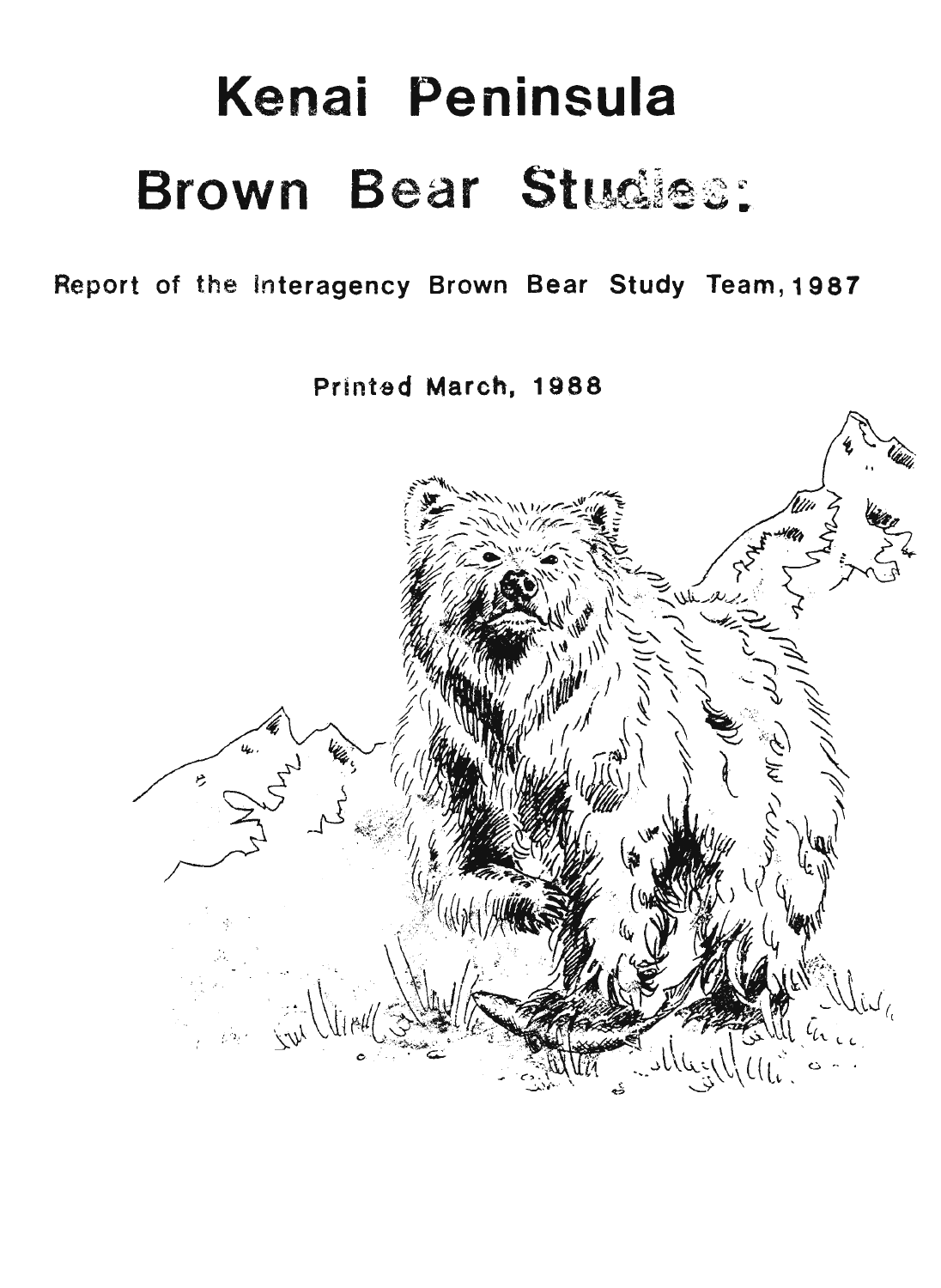Kenai Peninsula Brown Bear Studies

Report of the Interagency Brown Bear Study Team, 1987

by

Michael J. Jacobs, Winthrop R. Staples, Norman L. Weiland, Edward E. Bangs, and Charles C. Schwartz

A report of the Interagency Brown Bear Study Group Printed March, 1988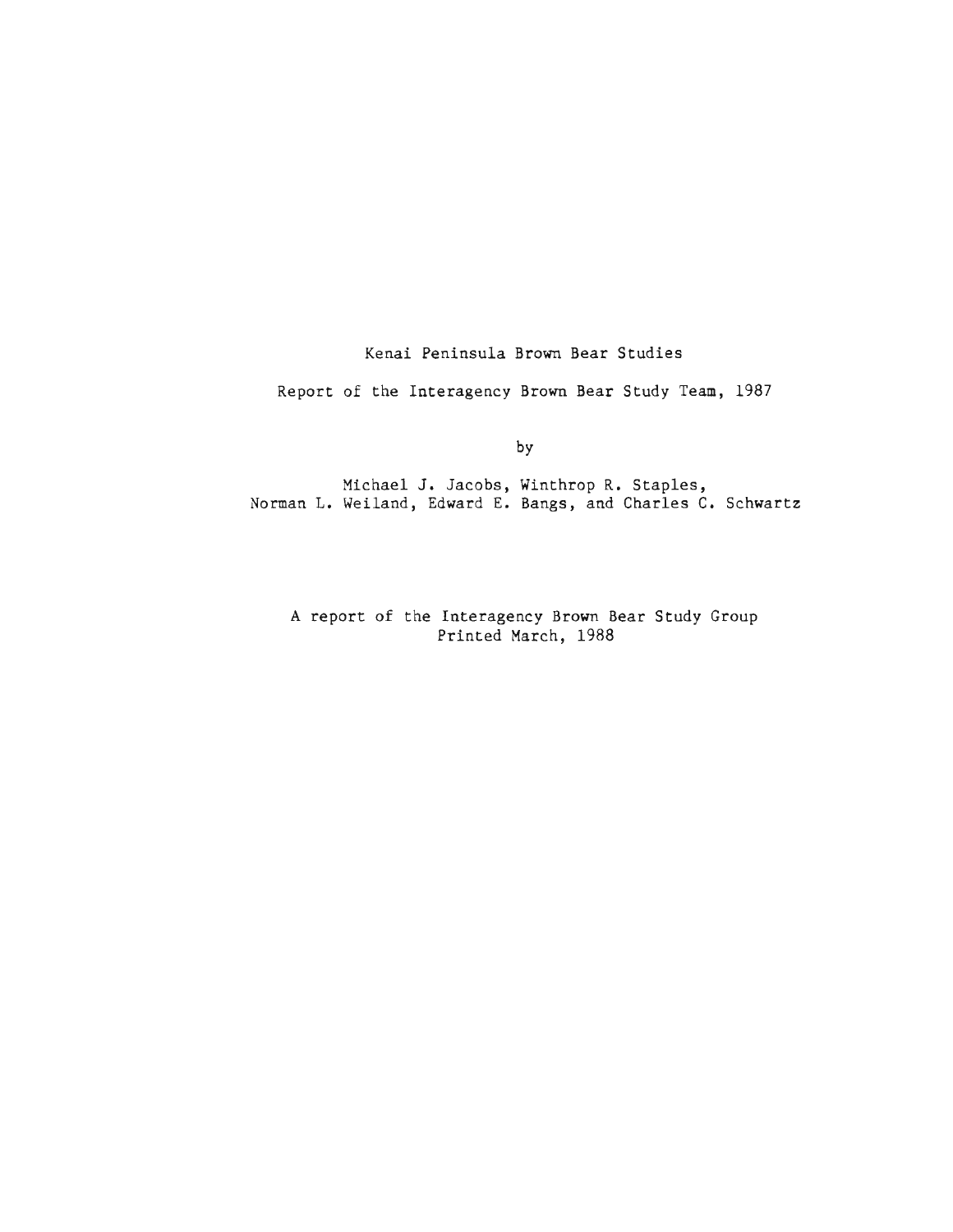## Summary

This report summarizes work conducted during the 1987 field season on brown bear (Ursus arctos) from the Kenai Peninsula, Alaska. Four brown bears were radio tracked via aircraft from April through November. Leg snares were used in an attempt to capture brown bear on the Upper Funny River and Goat Creek. Because of low bear density on streams this year, only one young male was captured. The area above Goat Creek was examined for its potential for a bear observation station, but visibility in much of the stream was obscured by dense streamside vegetation. Nine sightings of brown bear by hikers in the Upper Russian Lakes drainage and 25 sightings from other areas on the Kenai Peninsula were recorded.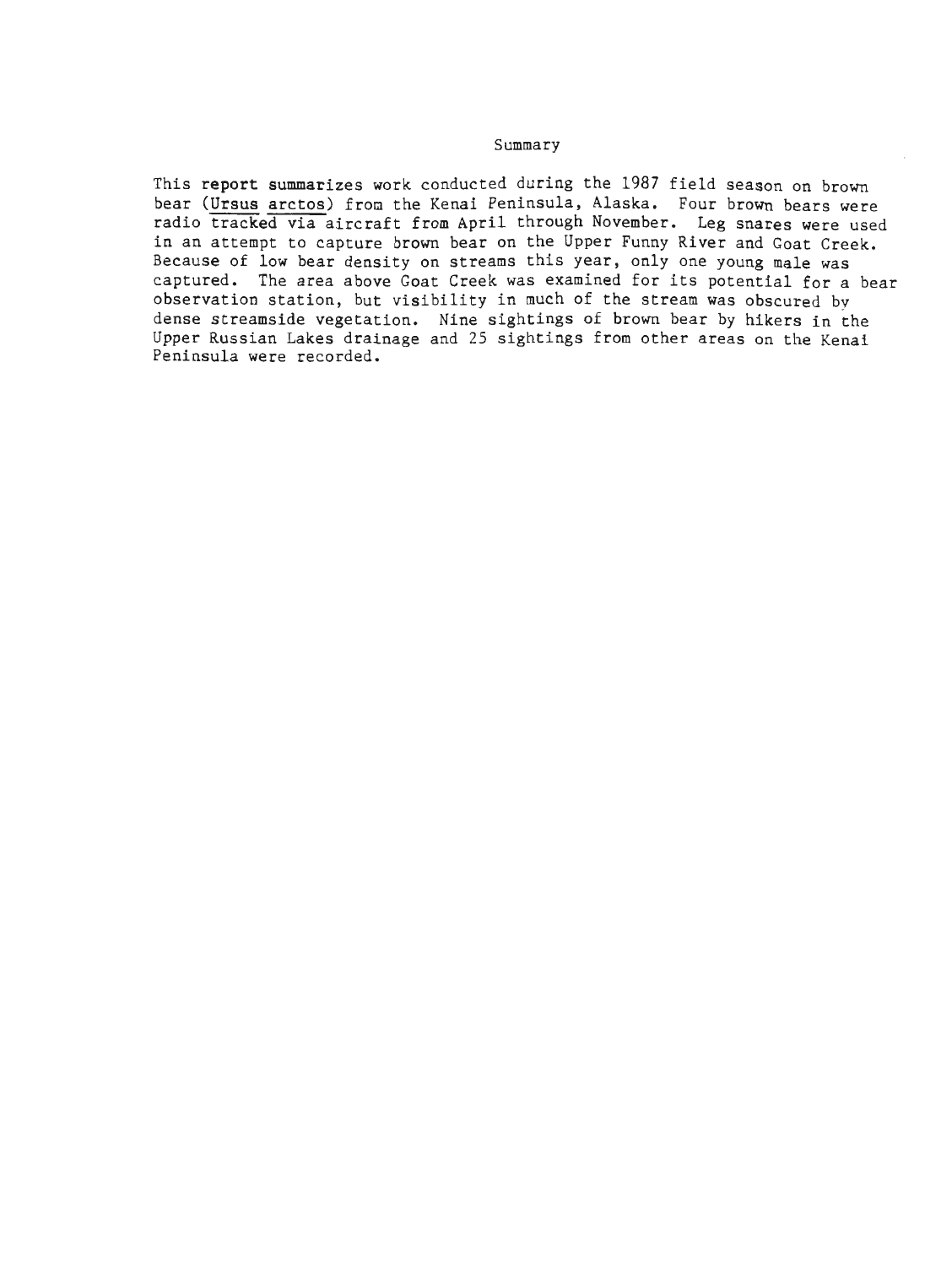## TABLE OF CONTENTS

|                                                             | Page           |
|-------------------------------------------------------------|----------------|
| PREFACE                                                     |                |
|                                                             |                |
|                                                             |                |
| MATERIALS AND METHODS                                       |                |
|                                                             |                |
|                                                             | 2              |
| Brown Bear Snaring and Tagging Efforts                      | $\overline{2}$ |
| Relocations of Collared Bears                               | -2             |
| Russian River/Resurrection River/Cooper Lake Trail Survey 2 |                |
|                                                             |                |
| RESULTS AND DISCUSSION                                      |                |
|                                                             | -3             |
|                                                             | 3              |
| Brown Bear Snaring and Tagging Efforts                      | 4              |
|                                                             |                |
| Russian River/Resurrection River/Cooper Lake Trail Survey 5 |                |
| Evaluation of Brown Bear Survey Techniques 7                |                |
|                                                             | 8              |
|                                                             | 9              |
|                                                             |                |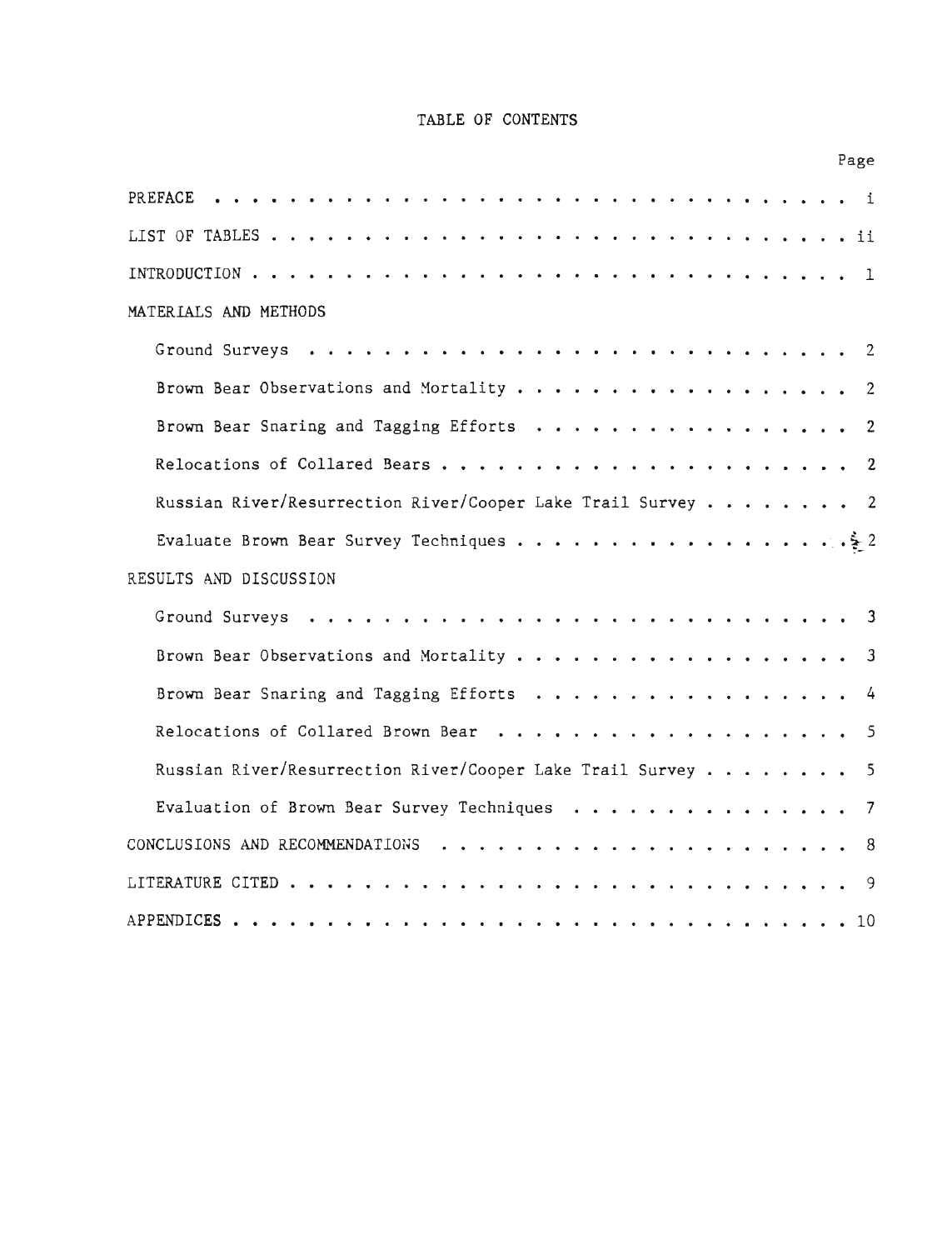## PREFACE

This report summarizes supplemental information collected during the 1987 field season by the Kenai Peninsula Interagency Brown Bear Study Team (IBBST). The group was formed in 1984 following joint meetings between the U.S. Forest Service, U.S. Fish & Wildlife Service, and the Alaska Department of Fish and Game.

The group was established to coordinate efforts in collection of scientific information on the Kenai Peninsula brown bear. A major goal of the group was to establish a data base to help land managers in meeting the primary goal of maintaining a viable brown bear population on the Kenai Peninsula. This report contains supplemental information to the data base and is a contribution of the interagency group.

We thank USFWS pilots, particularly Bill Larned, for their efforts in radio-tracking and providing logistic support for field work. B. Larned and Cindy Goff also assisted in ground surveys. Kenai Air Alaska, Inc. provided helicopter support. Pat Fencl typed and helped edit this report. We appreciate the assistance received from ADF&G fishery biologist Dave Nelson and the use of the ADF&G cabin at Upper Russian Lake. We thank Chris Servheen for his assistance and advice. We also thank biologists Vic Barnes, Sterling Miller, John Schoen, and Dick Sellers for help in evaluating the feasibility of estimating bear population density and trend. કે\_

Charles C. Schwartz Chairman, IBBST

..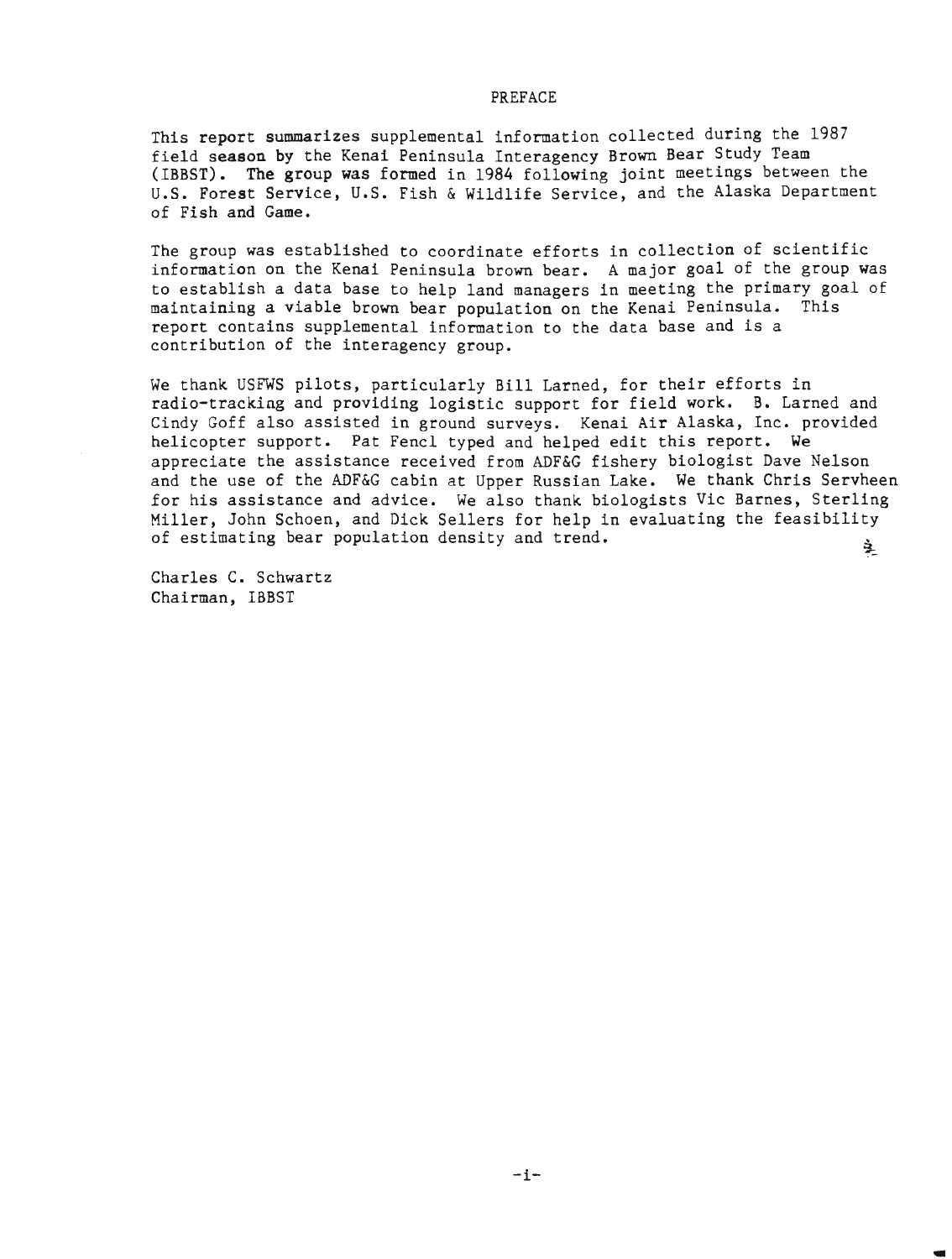# LIST OF TABLES

|                                                                                                                | Page |  |
|----------------------------------------------------------------------------------------------------------------|------|--|
| Table 1. Brown bear observations on the Kenai Peninsula, Alaska 1987. 3                                        |      |  |
| Table 2. Black bear observations on the Russian River/Resurrection River/<br>Cooper Lake Trail System, 1987. 6 |      |  |
| Table 3. Brown bear observations on the Russian River/Resurrection River/                                      |      |  |

 $\sum_{i=1}^{N}$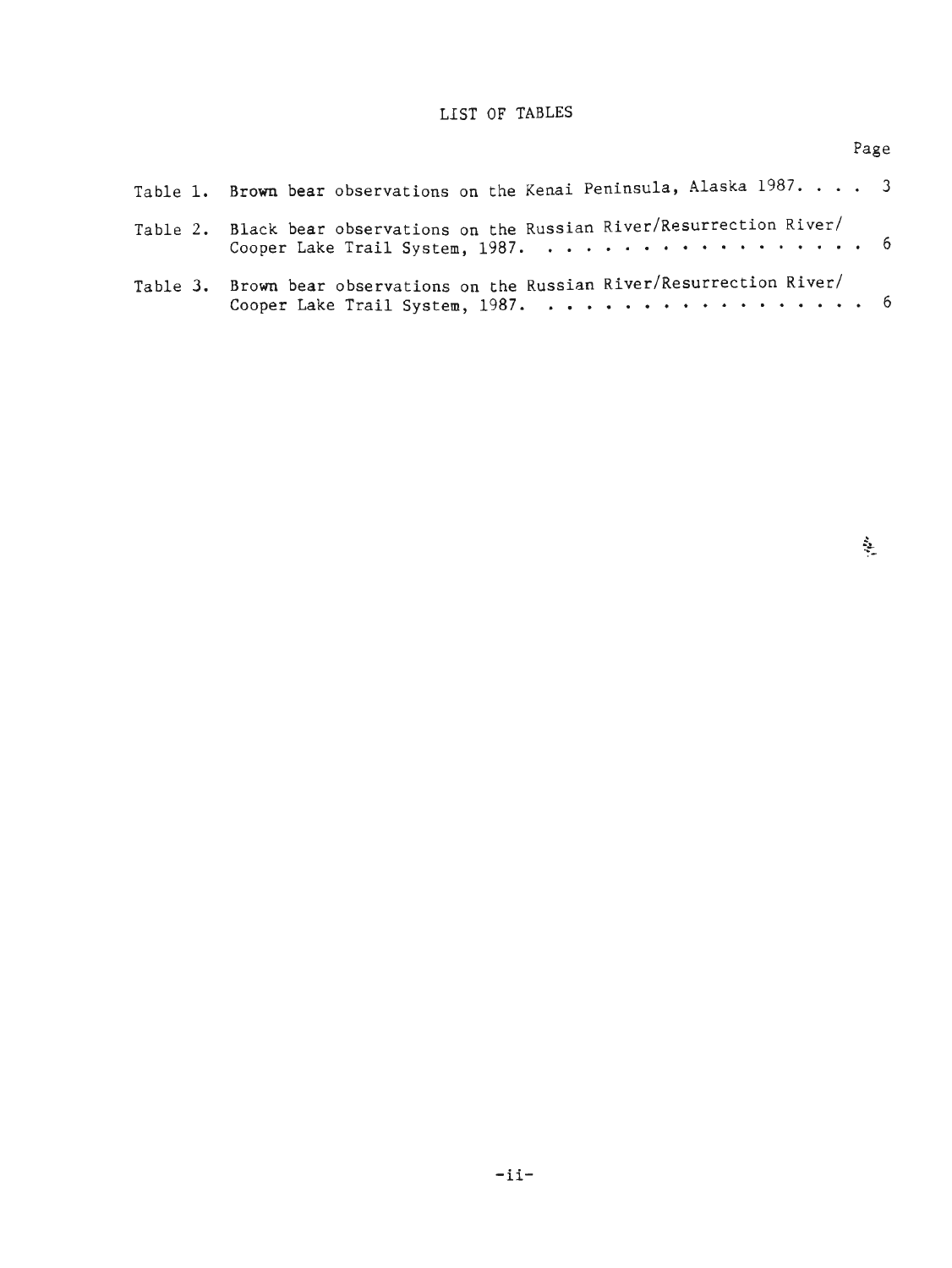#### INTRODUCTION

This report summerizes field efforts conducted by the Interagency Brown Bear Study Team (IBBST) on the Kenai Peninsula from June through November 1987. It updates efforts in 1984 (Bevins et al. 1985), 1985 (Risdahl et al. 1986), and 1986 (Schloeder et al. 1987). This report also includes recommendations for work in 1988.

This season's objectives were to:

- 1. Conclude the feasibility/general studies information begun in 1984 and recommend the direction of future IBBST activities.
- 2. Radio track brown bears in an effort to identify important areas of brown bear habitat.
- 3. Continue to monitor human/bear encounters along the Russian River/Resurrection River/Cooper Lake trail system.
- 4. Evaluate the potential for using various census techniques to monitor brown bear population trends on the Kenai Peninsula.
- 5. Develop a brown bear management plan for the Kenai Peninsula.

 $\tilde{\mathbf{z}}$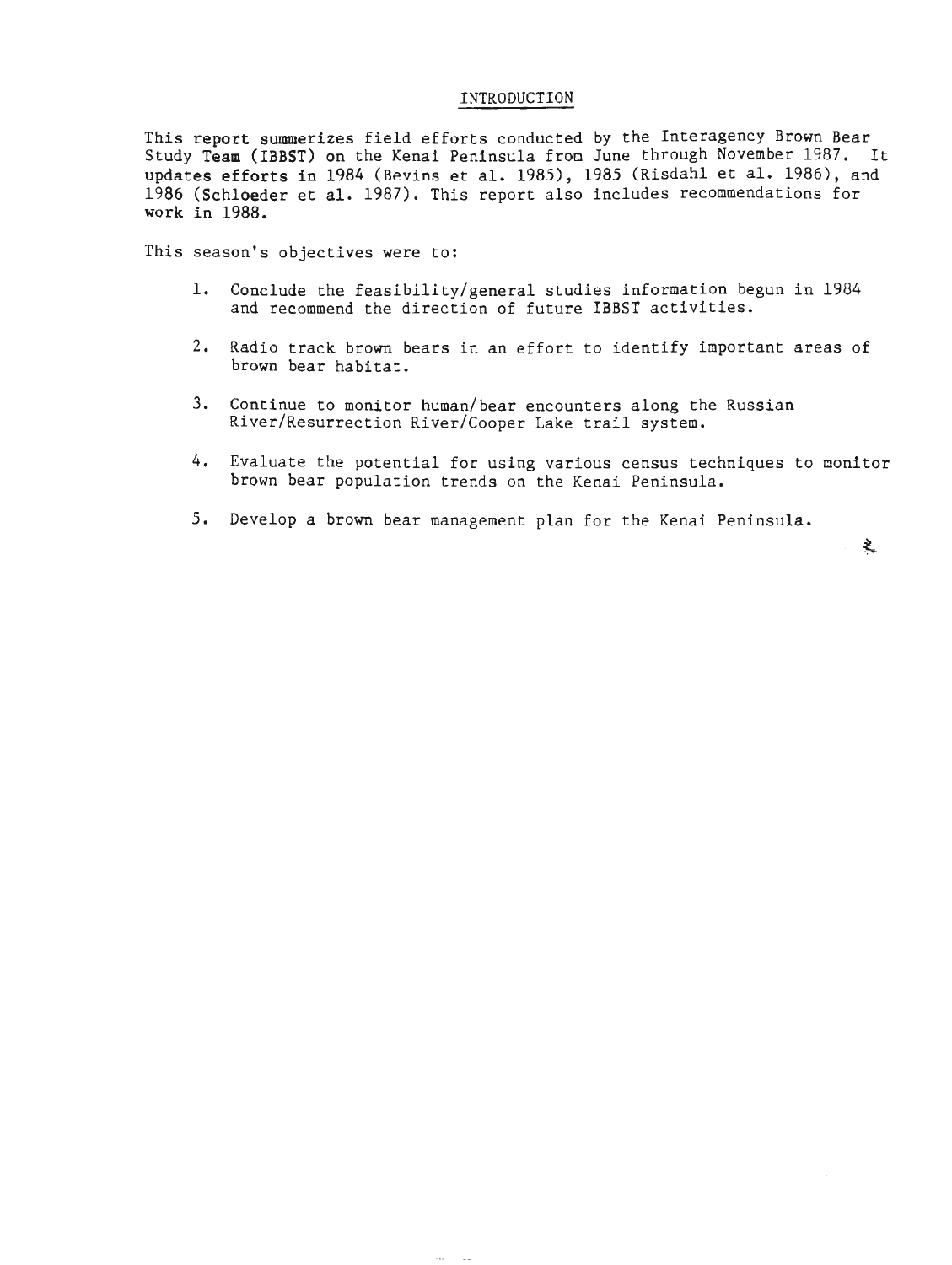#### Ground Surveys

One ground survey was conducted this field season. The alpine area above Goat Creek was evaluated as a potential observation post to observe bear activity in the creek. The write-up for this survey is included in Appendix I.

#### Bear Observation and Mortality

In 1987 brown bear observations on the Kenai Peninsula made by biologists and the public were recorded on observation cards (Bevins et al. 1985). All brown bear observations were documented. These observations included harvest, defense of life and property, and other mortality data.

## Bear snaring and Tagging Efforts

Brown bears were trapped using Aldrich foot snares following techniques used in 1986 (Schloeder et al. 1986). The trip reports are included in Appendix II.

 $\mathcal{E}_{\mathcal{L}}$ 

#### Relocations of Collared Bears

Radio-collared bears were located at approximately weekly intervals from fix-winged aircraft (PA-18 and C-206) during the period April-November.

# Russian River/Resurrection River/Cooper Lake Trail Survey

A survey of bear/human encounters on the Russian River/Resurrection River/Cooper Lake Trail system was continued in 1937. Bear observation card questionnaires were placed at each trailhead in the same locations used in previous years (Bevins et al. 1985).

#### Evaluate Brown Bear Survey Techniques

Alaska Department of Fish and Game and USFWS bear biologists were contacted and pertinent literature reviewed regarding the application of trend or density estimators for monitoring brown bear populations. The results of brown bear studies by the IBBST were used to evaluate the potential for successfully monitoring brown bear populations on the Kenai Peninsula.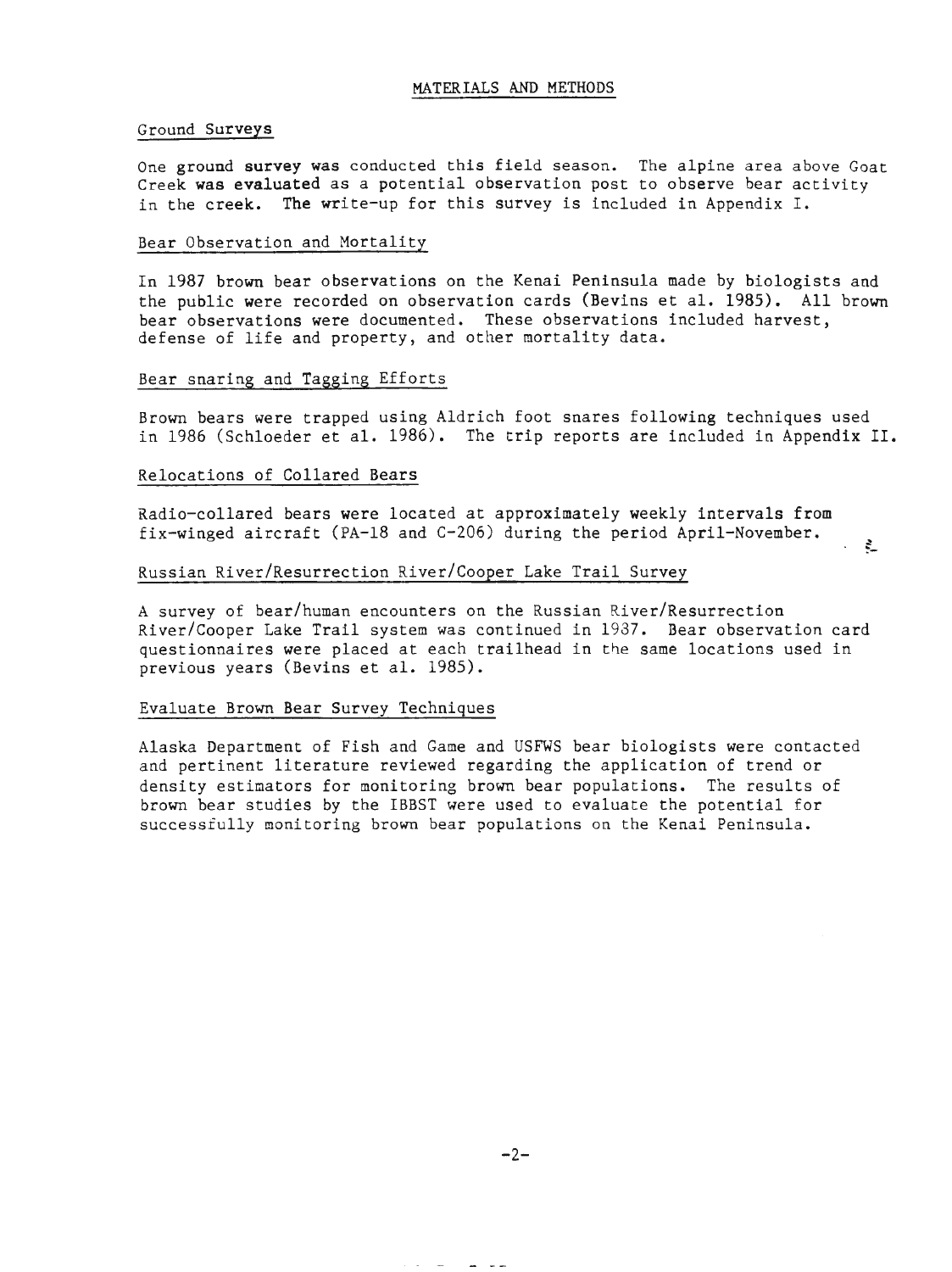#### RESULTS AND DISCUSSION

#### Ground Surveys

The area **from** Goat Lake to the mountain slopes SW of Goat Creek was examined from July 28-30. Six black bears and abundant black bear sign was seen but no brown bear or sign was observed. The main purpose of the trip was to evaluate the potential of using the slopes above Goat Creek to observe brown bear feeding on spawning salmon in Goat Creek. Visibility into Goat Creek itself was generally good but visibility into many areas along the stream was restricted by vegetation. Access from Goat Lake to a point where the creek was visible was very difficult due to thick vegetation near Goat Lake and steep terrain. Helicopter access to the slopes above Goat Creek appeared to be the only viable means of establishing a base camp for observing brown bear.

#### Brown bear Observations and Mortality

During the 1987 field season, 26 brown bears were sighted in 15 separate observations on the Kenai Peninsula. In addition, tracks and sign of brown bears were observed and reported from 6 locations (Table 1).

#### Table 1. Brown bear observations on the Kenai Peninsula, Alaska, 1987.

| Date  |                         |                     |                  |                    | 亳 |
|-------|-------------------------|---------------------|------------------|--------------------|---|
| 1987  | Observer                | Location            | Status           | Comments           |   |
|       |                         |                     |                  |                    |   |
| 3/24  |                         | T2N R12W            | 1 Adult          | Tracks in snow     |   |
| 4/05  | $\overline{2}$          | <b>T2N R10W S4</b>  | 1 Adult          | Disturbed by plane |   |
| 5/0   | $\mathbf 1$             | <b>T5N R10W S16</b> | 1 Adult          | Seen several times |   |
| 5/24  | $\overline{2}$          | T3N R3W S16         | $Sow/3$ 3-yr-old | Unaware            |   |
| 6/0   | $\overline{2}$          | <b>T5N R10W S30</b> | Sow/Yearling     | Unaware            |   |
| 6/07  | 1                       | T10N R3W S29        | 1 Adult          | Unaware            |   |
| 6/18  | $\overline{2}$          | T3N R9W S35         | 2 Adults         | Unaware            |   |
| 6/19  | $\overline{2}$          | T3N R8W S35         | 2 Adults         | Unaware            |   |
| 7/0   | $\mathbf 1$             | T3N R5W S3          | Many tracks      | Eating salmon      |   |
| 7/07  | $\overline{2}$          | T3N R8W             | 3 Adults         | Fishing            |   |
| 7/20  | $\overline{\mathbf{c}}$ | T8N R7W S26         | 1 Sm Adult       | Tracks             |   |
| 7/28  | $\overline{2}$          | T3N R8W             | 2 Adults         | Fishing            |   |
| 9/01  | $\mathbf{1}$            | T7N R9W S14         | 1 Lg Adult       | Seen several times |   |
| 9/06  | $\overline{c}$          | T9N R3W S23         | 1 Lg Adult       | Unaware            |   |
| 9/10  | $\mathbf 1$             | T7N R9W S14         | 1 Lg Adult       | Harvested          |   |
| 9/22  | $\mathbf 1$             | T5N R10W S7         | $Sow/2$ Cubs     | Aggressive         |   |
| 9/25  | $\overline{2}$          | T4N R7W S5          | 1 Adult          | Tracks             |   |
| 9/29  | $\overline{2}$          | <b>T4N R10W S14</b> | 1 Lg Adult       | Aggressive         |   |
| 10/28 | $\overline{2}$          | <b>T1S R8W S2</b>   | Sow/Cub          | Tracks             |   |
| 11/02 | $\overline{2}$          | T4N R6W S10         | 1 Lg Adult       | Tracks             |   |
| 11/18 | $\overline{2}$          | T4N R5W S6          | 2 Med Adults     | Tracks             |   |
|       |                         |                     |                  |                    |   |
|       |                         |                     |                  |                    |   |

1 USFWS/ADF&G

2 Other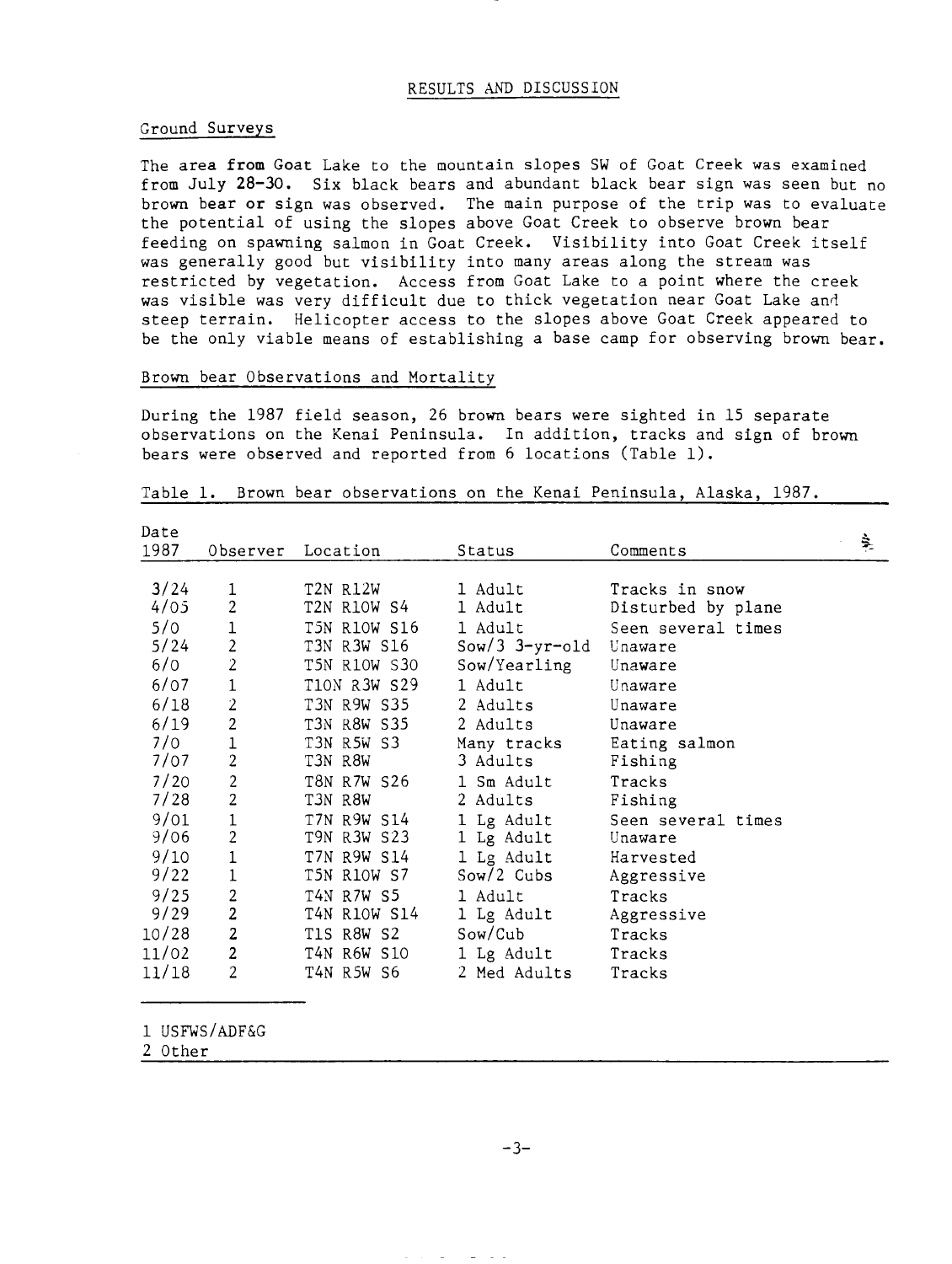In 1987, 12 brown bear were harvested by hunters, 8 males and 4 females. In addition one was taken in defense of life and property. One of the sport harvested bears in 1987 was tagged. This male (012) was tagged in 1986 and was shot in May 1987. He was the oldest bear (26 years old) recorded on the Kenai Peninsula.

The radiocollar of Bear 012 had caused extensive rubbing on the neck with tissue damage. Several bear researchers were contacted regarding this problem and possible solutions. Apparently collar rubbing is not an uncommon problem on large males. Solutions to this problem included accepting some level of damage to collared males, not tagging males, or utilizing a break-away or expanding collar of some type which would prevent chronic problems but may cause some premature collar loss. Twelve break-away spacers, designed for bear radiocollars were obtained from Dr. Chris Servheen, USFWS Grizzly Bear Recovery Coordinator, for use on Kenai Peninsula brown bears.

We attempted to recapture adult male 004 to check and replace his collar on June 2. This attempt was unsuccessful because the old transmitter apparently failed after a location on May 29 and he was not located again.

#### Bear Snaring and Tagging Efforts

Upper Funny River, Goat Creek, Mystery Creek, Chickaloon River, and Benjamin Creek were evaluated for brown bear snaring in 1987. 芝

Because of apparently low brown bear numbers and a lack of concentrated activity, snaring was not attempted at Mystery Creek, Chickaloon River (near the pipeline corridor) or Benjamin Creek. Tracks of only one or two bears were seen on Mystery Creek and Chickaloon River and those bears were apparently moving through with no sign of prolonged activity. Salmon were present but not abundant at both streams. USFWS fisheries biologists reported that king salmon were present at Benjamin Creek but brown bear activity appeared very light compared to past years. The area had been visited several times by helicopters in conjunction with fisheries work which may have contributed to the lack of brown bear activity.

Snaring was conducted along the Upper Funny River from July 13-17, and along Goat Creek from July 21-24, and July 30-August 3. One young male brown bear was captured on Goat Creek in 119 trap nights of effort. Overall capture rate for 1987 (0.84 captures per 100 trap nights) was much lower than in 1986 (3.25 captures per 100 trap nights).

The estimated cost of logistic support for snaring in 1987 (\$3,073) was slightly higher than in 1986 (\$2,500). The cost per bear captured rose to \$3,073 per bear in 1987, compared to \$629 per captured bear in 1986. Actual costs were lower because refuge aircraft were used for access to Goat Creek. Costs were higher than expected because poor weather conditions increased helicopter costs to Funny River because of one aborted flight. Costs would have also been lower by approximately 50 percent if fixed-wing aircraft had been used rather than a helicopter at Funny River. Now that the Funny River area has been examined on foot, helicopter transportation would not be necessary for future snaring efforts in the Upper Funny River. PA-18 aircraft could provide access to a lake  $(T \ 3 \ N, R \ 8 \ W,$  Sec 36) in this area for snaring activities.

 $-4-$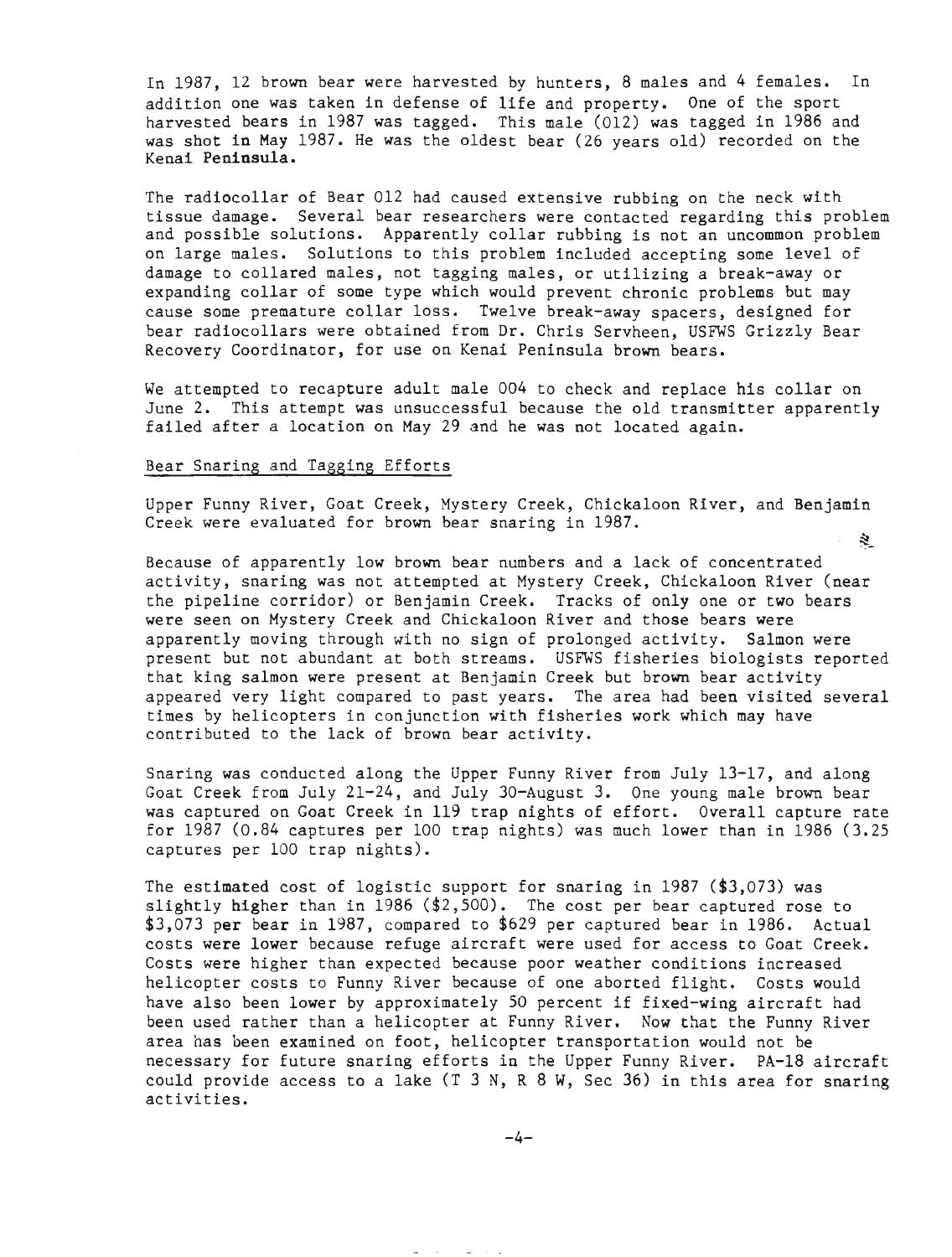# Relocations of Collared Bears

Four brown bears were relocated 56 times in 1987. Two of the bears were captured in 1985 and two were captured in 1986. A summary of those observations follows:

Bear 004 - An adult male captured in 1985, was located 9 times before radio contact was lost in late May. He left his den in late March and traveled extensively between Skilak and Tustumena Lakes.

Bear 007 - An adult female captured in 1985, was located 27 times in 1987. She emerged from her den in late April and stayed near the den until mid-June when she traveled into the Skilak Glacier Flats apparently feeding on spawning red salmon. By July 1, she was in the Russian River drainage. In August, she was along the lower Kenai River where she stayed until late October. She apparently denned at or very near her 1986 den site about November 1. She used approximately 180 square miles (460 km<sup>2</sup>) in 1986.

Bear 012 - An adult male captured in 1986, was located 6 times before being harvested. The bear emerged from the den about April 10, and stayed near the den until mid-May when he started traveling west. He was harvested along the Funny River Horsetrail on May 17.

Bear 013 - An adult female captured in 1986, was located 19 times in 1987.  $\geq$ She emerged from her den around May 1. She utilized a relatively small area<sup>7</sup> near Resurrection River and Goat Creek throughout the summer. She denned at her 1986 den site in early November. She used approximately 10 square miles (26 km) in 1987.

Aerial tracking data in 1987 indicated similar patterns of use to past years except for the use at Goat Creek in 1987. Two radiocollared brown bear that used Goat Creek in past years did not appear to extensively utilize Goat Creek during the early salmon spawning run in 1987 despite record numbers of fish. This may explain the high numbers of black bears using the creek. ADF&G Fisheries Biologist, Dave Nelson, reported never seeing black bears during fishery surveys of Goat Creek in the past 12 years of working there.

# Russian River/Resurrection River/Cooper Lake Trail Survey

In 1987, hikers filled out 121 questionnaire cards. There were 19 black bear observations and 5 brown bear observations. In 1986, 354 questionnaire cards were turned in reporting 37 black bear observations and 10 brown bear sightings. Although not as many observations were reported this year, percentage wise, there were more observations per questionnaire returned  $(Tables 2 and 3)$ .

 $-5-$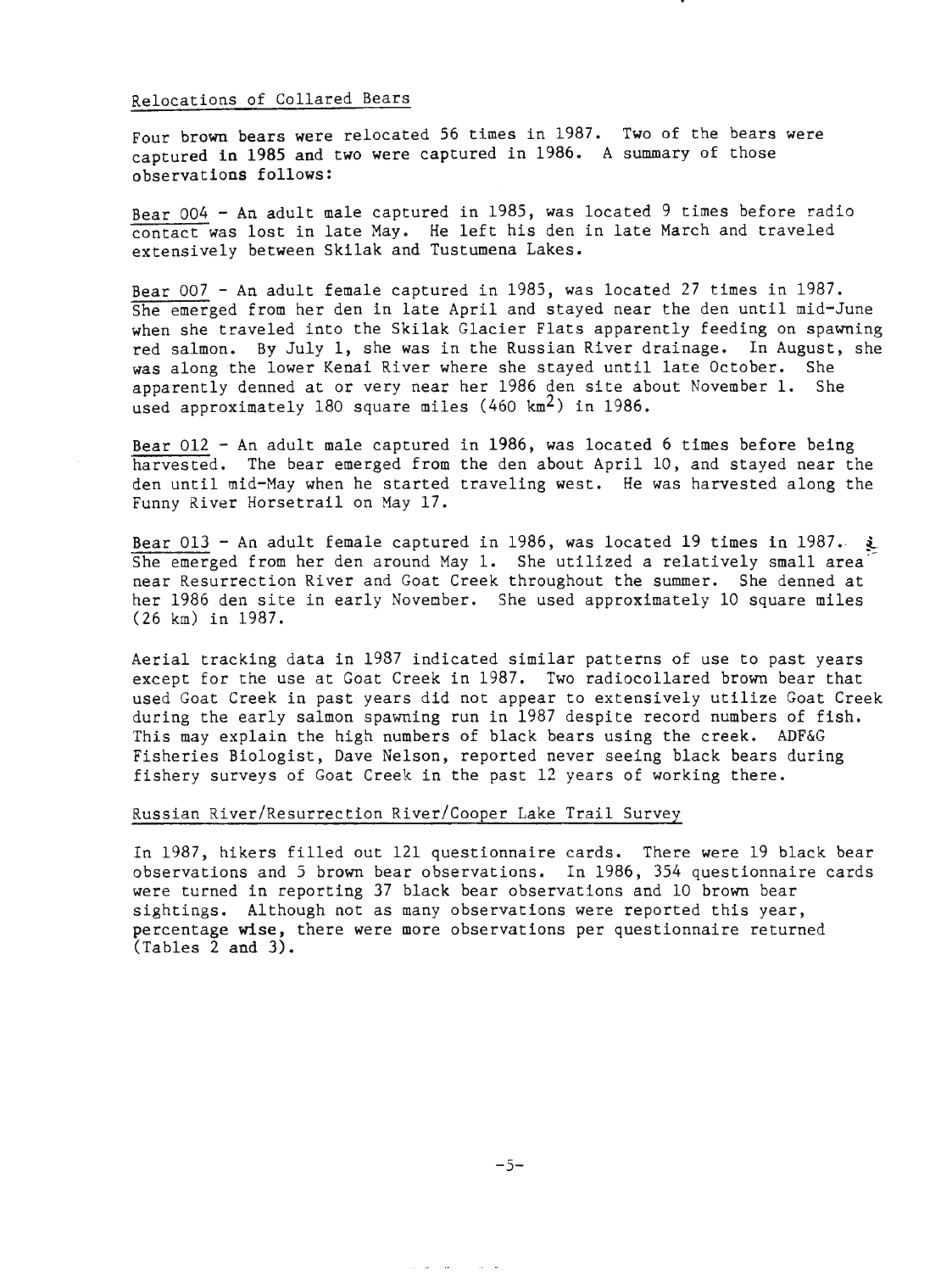| DATE | NO OF<br><b>BEARS</b> | LOCATION                  | <b>DISTANCE</b><br>(ft) | FEMALE<br>w/ young | <b>BEAR'S REACTION</b> |   |
|------|-----------------------|---------------------------|-------------------------|--------------------|------------------------|---|
| 6/07 | 1                     | T3N R3W S12               | 100                     | no                 | ran aware              |   |
| 6/14 | $\mathbf 1$           | T2N R2W<br>$S_8$          | 100                     | no                 | climbed a tree         |   |
| 6/14 | 1                     | <b>T2N R2W S34</b>        | 100                     | $\overline{a}$     | came closer            |   |
| 6/16 | $\overline{1}$        | T2N R2W<br>-S<br>- 7      | 100                     | no                 | ran away               |   |
| 6/19 | 1                     | T2N R3W S 2               | 100                     | no                 | ran away               |   |
| 6/23 | 1                     | T3N R3W S32               | 100                     | no                 | ran away               |   |
| 7/14 | $\mathbf{1}$          | T2N R2W S33               | $100 - 300$             | no                 | ran away               |   |
| 8/01 | 4                     | T3N R4W S12               | 100                     | yes                | sow remained, cubs     |   |
|      |                       |                           |                         |                    | climbed tree           |   |
| 8/01 | $\mathbf{1}$          | T2N R3W S 7               | 100                     | no                 | ran away               |   |
| 8/02 | 3                     | <b>T4N R4W S21</b>        | $100 - 300$             | yes                | ran away               |   |
| 8/03 |                       | T4N R4W<br>S.<br>-9       | 100                     | no                 | continued feeding      |   |
| 8/04 | 1                     | T2N R3W S<br>-2           | 300                     | no                 | ran away               |   |
| 8/06 | 1                     | T2N R4W<br>-S<br>9        | 300                     | no                 | indifferent            |   |
| 8/06 | 1                     | T4N R4W<br>S <sub>9</sub> | 100-300                 | no                 | ran away               |   |
| 8/06 | 1                     | T4N R2W S17               | 100                     | no                 | ran away               |   |
| 8/09 | $\mathbf{1}$          | T2N R2W S17               | 100                     | no                 | ran away               |   |
| 8/10 | 3                     | T2N R2N S17               | 100                     | yes                | sow remained, cubs     |   |
|      |                       |                           |                         |                    | climbed tree           | 흳 |
| 8/12 | 1                     | T2N R2W S34               | 100                     | no                 | indifferent            |   |
| 8/16 | $\overline{2}$        | T2N R2W<br>S<br>-6        | $100 - 300$             | no                 | climbed tree           |   |

Table 2. Black Bear Observations on the Russian River/Resurrection River/ Cooper Lake Trail System, 1987.

Table 3. Brown Bear Observations on the Russian River/Resurrection River/ Cooper Lake Trail System, 1987.

| DATE                                 | NO OF<br><b>BEARS</b> | LOCATION                                                                | DISTANCE<br>(f <sub>t</sub> )                      | FEMALE<br>young<br>W/        | BEAR'S REACTION                                          |  |
|--------------------------------------|-----------------------|-------------------------------------------------------------------------|----------------------------------------------------|------------------------------|----------------------------------------------------------|--|
| 6/12<br>7/13<br>7/25<br>8/10<br>8/16 | 3                     | T3N R4W S 2<br>T2N R2W S 7<br>T3N R4W S13<br>T3N R3W S21<br>T4N R4W S21 | $100 - 300$<br>100<br>$300+$<br>100<br>$100 - 300$ | yes<br>yes<br>no<br>no<br>no | ran away<br>moved off<br>unaware<br>ran away<br>ran away |  |

ستان سال المعاملة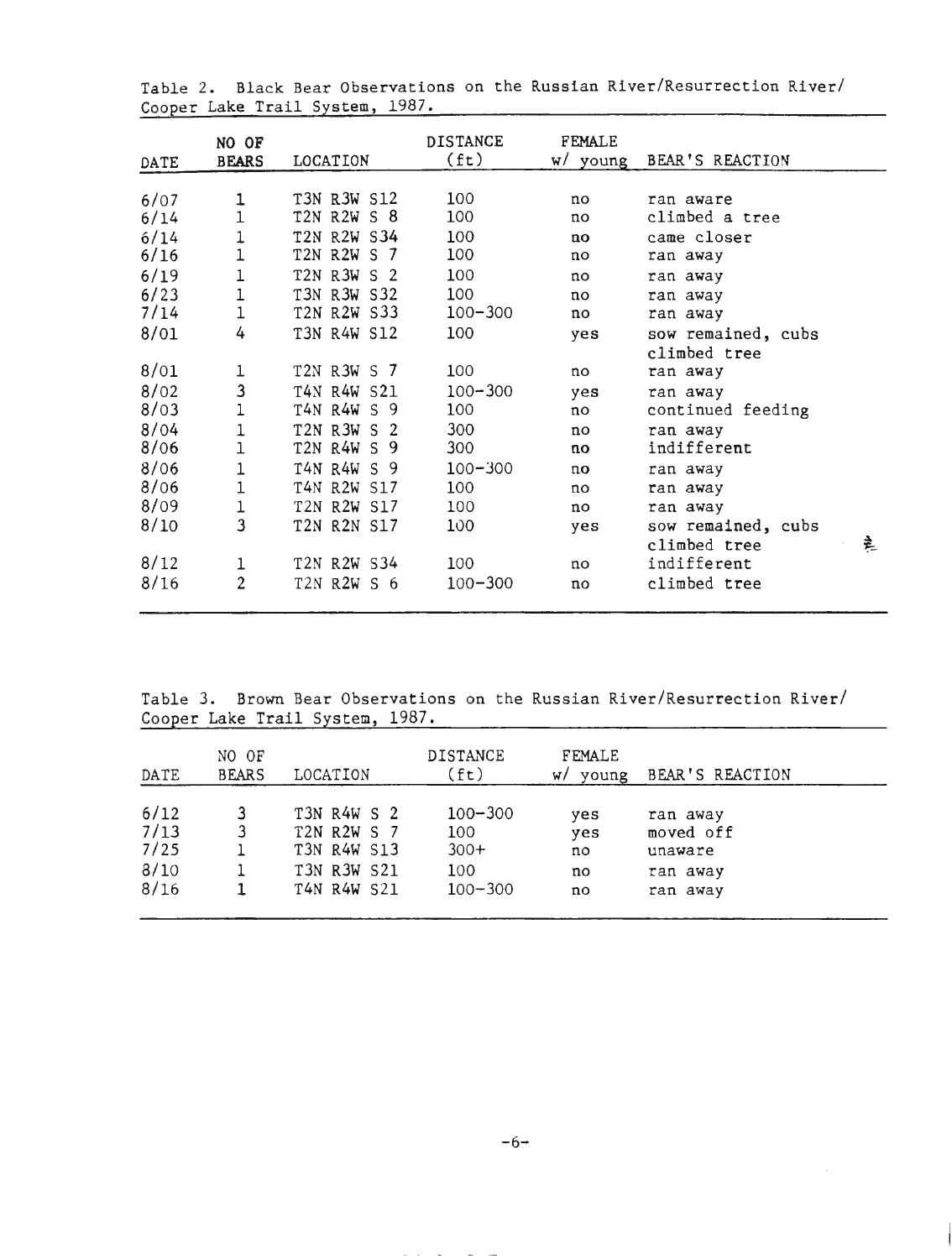#### Evaluation of Brown Bear Survey Techniques

In May, 1987, at a joint ADF&G and USFWS meeting, managers discussed brown bear information needs. Agency supervisors recommended that in light of budget restrictions, the IBBST investigate the potential of various techniques for monitoring brown bear population trends on the Kenai Peninsula. This recommendation was in line with IBBST step-down planning which indicated that population trend information was a high priority data need. This was especially significant in light of recent questions raised about the interpretation of bear harvest statistics (Harris and Metzgar 1987).

Bear biologists in Alaska were contacted and pertinent literature reviewed on the feasibility of determining brown bear population trends. Three types of surveys were evaluated.

- 1. Density estimators. A point estimate of bear density may be determined using intensively sampled areas and marked bears (Miller et al. In Press). These types of surveys are expensive, and dependent upon relatively large sample sizes of marked individuals (Reynolds et al. 1987, Miller et al. In Press).
- 2. Direct population trend estimators. Aerial surveys flown in the alpine or along salmon streams are used to assess changes in bear numbers. They are dependent upon good visibility and large numbers of bears being observed (Erickson and Siniff, 1963). These types  $\frac{1}{\sqrt{2}}$ surveys are less expensive than point density estimates.
- 3. Indirect population trend estimators. Harvest statistics, track counts, trail counters, and other remote sensing techniques (remote photography) are potentially the least expensive census methods to determine trends in the number of bears but are probably the least reliable and timely. These techniques depend upon a relationship between bear sign in specific locations and overall bear abundance.

The use of a marked/unmarked bear index appeared to be the most feasible technique for developing an index to bear abundance along known concentration areas such as the Funny River or Goat Creek. The success of leg snaring bears along salmon streams in 1986 offered hope that many bears could be inexpensively marked and an aerial census of a small area attempted in 1987. However, so few bears were present along the streams that were examined in 1987, that it became evident that such a technique was not feasible, even if all the bears present could have been marked. Small sample sizes would have made confidence intervals too large for the estimate to be meaningful.

The potential for using any of the three techniques evaluated as a viable precise management tool for Kenai Peninsula brown bear appeared very low. The basic component of all three types of surveys was *a* large sample of bears or sign. Brown bear were very difficult to locate and appeared to be at very low densities throughout the areas studied to date. Aerial surveys and ground observations of brown bear sign along 30 salmon spawning areas from 1984-86 indicated that between 0-13 bears (including cubs) were using an area at one time. Most areas were believed to have less than 6 bears (including cubs) present at one time. Aerial tracking of tagged individuals indicated the same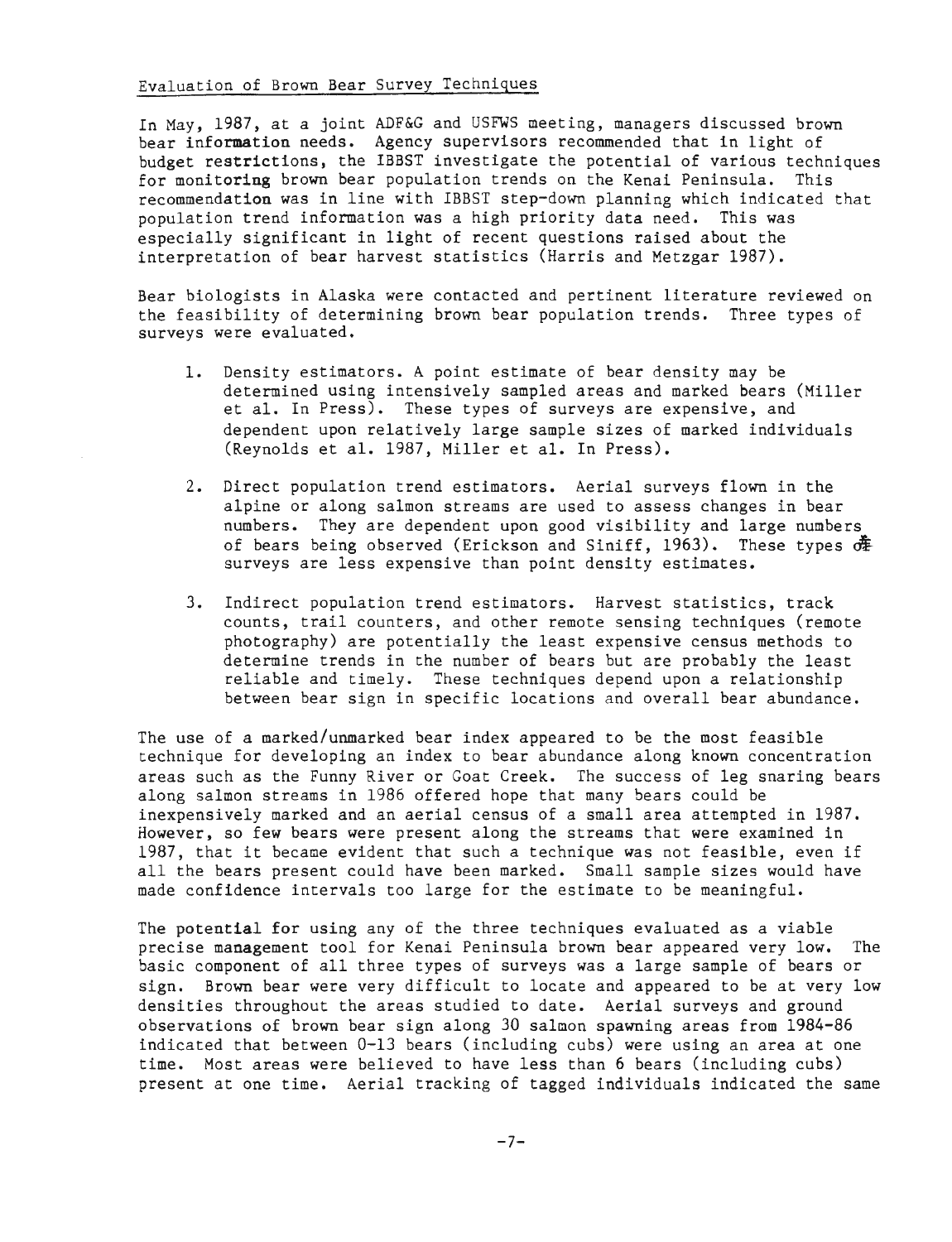bear was using up to eight different salmon spawning areas (some up to 54 km apart) during the same year. Thick vegetation along most Peninsula salmon streams precludes readily observing bears. During aerial surveys in 1984 and 1985 an average of only 1.0 and 1.7 brown bear, respectively, were observed per hour in known concentration areas. Although attempts were not made to specifically see radio-collared bears, they were observed on only 16% of 254 aerial locations. Low numbers of brown bear, technical problems, streamside vegetation, the large area in which spawning salmon are available, and large numbers of black bear inhibit the development of reliable track, remote sensing, or other indirect trend estimators.

From the work done on Kenai brown bear to date, it appears from the apparent very low bear density, poor visibility, and lack of viable survey alternatives, that brown bear density or indications of population trend are unlikely to be obtained within any reasonable costs in the near future.

 $\mathcal{L} = \frac{2}{3}$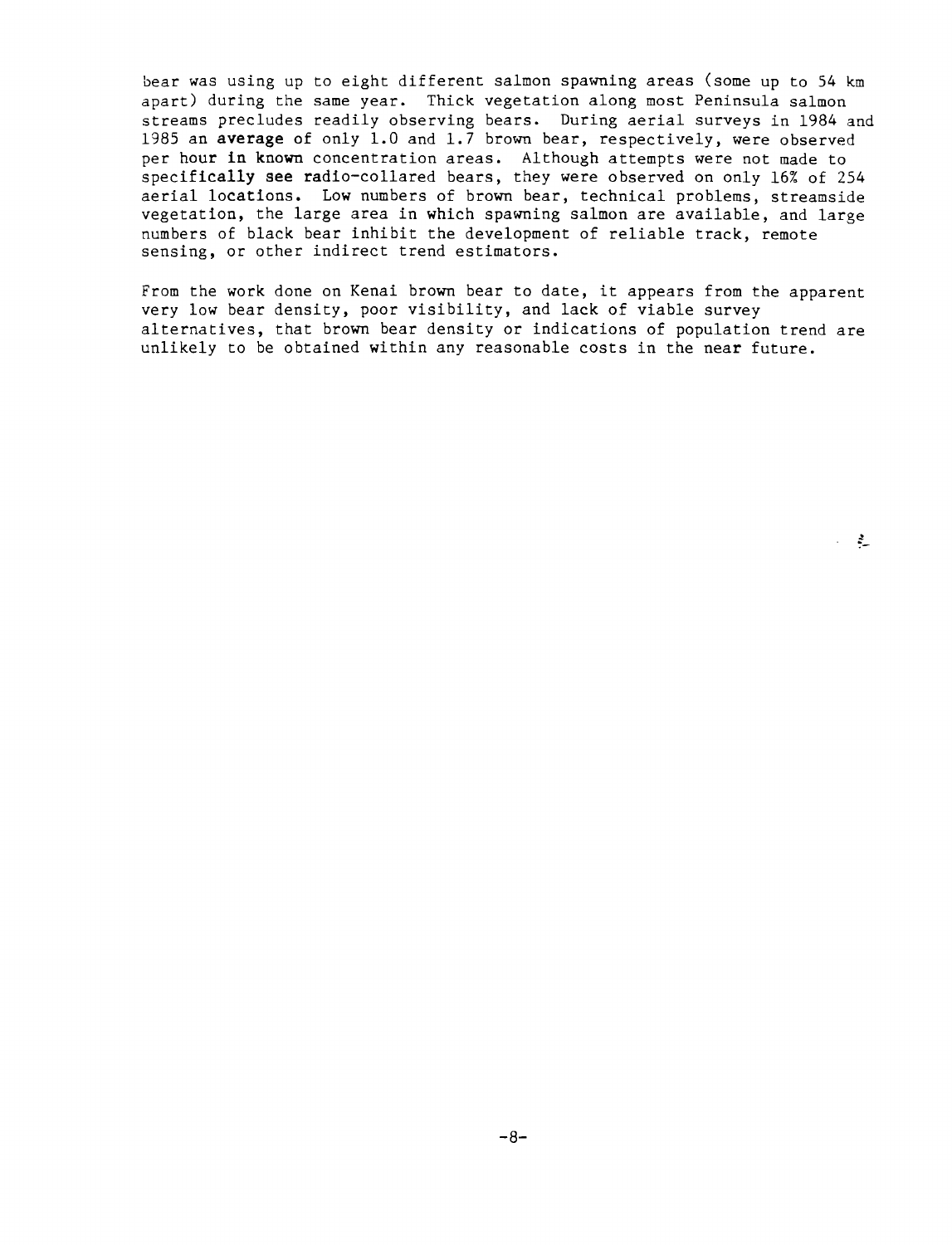# CONCLUSIONS AND RECOMMENDATIONS

Most of the objectives of the initial four year brown bear feasibility study have been accomplished. Historic records and accounts of brown bear distribution on the Kenai Peninsula were collected. Ground surveys of most salmon spawning areas have been conducted. Aerial surveys were flown in both alpine areas and along salmon spawning streams. Fifteen brown bear were captured by either helicopter darting or leg snaring. Nine radiocollared *brown* bear were monitored and habitat use, movement patterns, mortality and den use were determined. Public use and bear encounters/sightings were documented along the Russian River/Resurrection River/Cooper Lake Trail System. Brown bear sightings and human-caused mortality were recorded throughout the Kenai Peninsula. This information was compiled annually in this and three previous Kenai Peninsula Interagency Brown Bear Study Team Reports.

The final task of the Brown Bear Study Team is to complete a comprehensive brown bear management plan for the Kenai Peninsula. This document will summarize the available information on brown bear, current land management strategies, and human uses throughout the Kenai Peninsula. The Management Manual will recommend a long-term strategy for managing a viable brown bear population on the Kenai Peninsula. The manual is currently being developed and should be completed in 1988. Following compilation of this manual, the IBBST will re-evaluate the first step-down plan and identify future direction of brown bear studies on the Kenai Peninsula.

义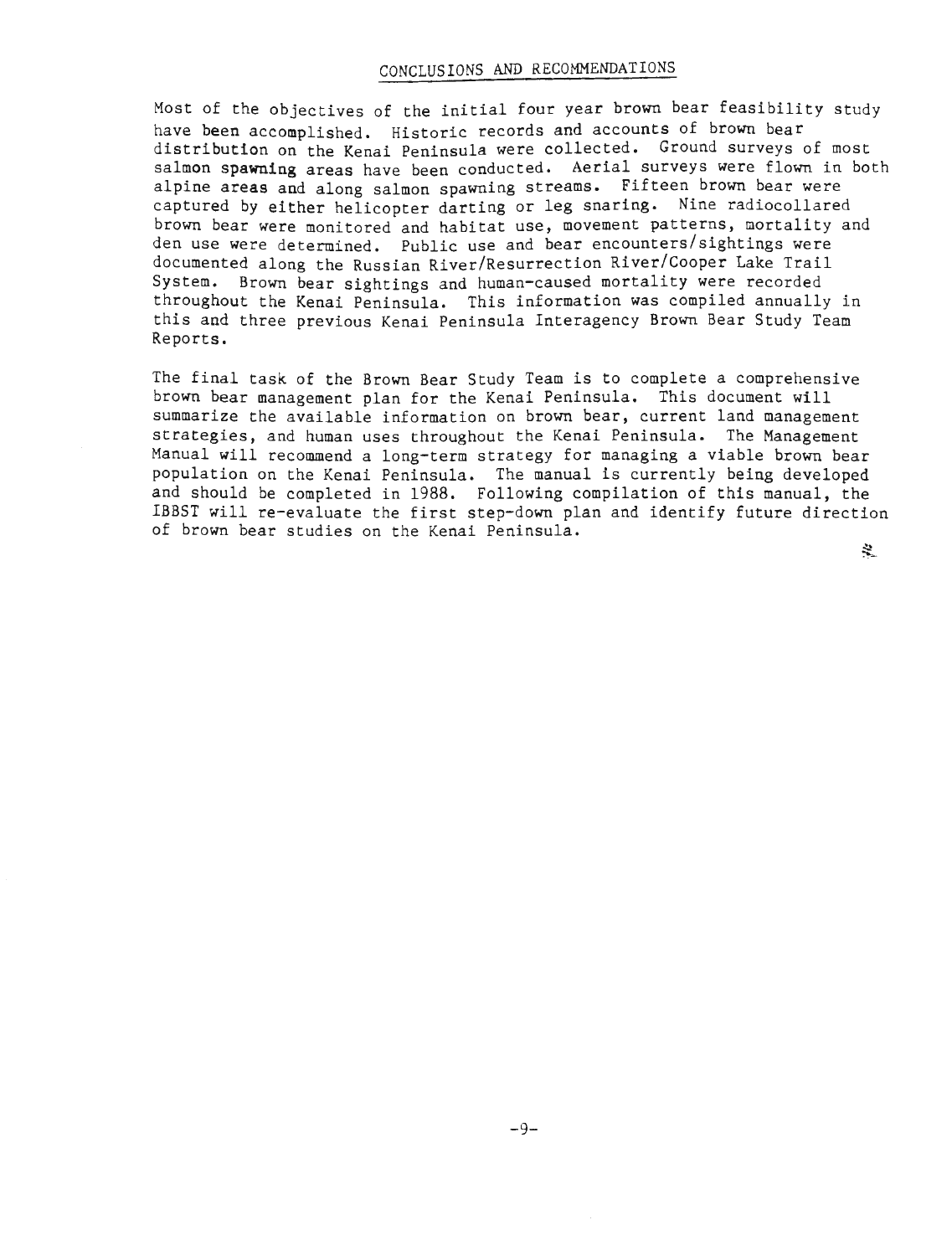#### LITERATURE CITED

- Bevins, J.S., C.C. Schwartz, E.E. Bangs, and K.J. Nelson 1985. Kenai Peninsula Brown Bear Studies: Report of the Interagency Brown Bear Study Team. 1984. Unpubl: Progress Report 103 pp.
- Erickson, A.W. and D.B. Siniff, 1963. A statistical evaluation of factors influencing aerial survey results on brown bears. N. Am. Wildl. Nat. Res. Conf. 28:391-409.
- Harris, R.B. and C.H. Metzgar, 1987. Estimating harvest rates of bears from sex ratios changes. J. Wildl. Manage. 51(4):802-810.
- Miller, S.D., E.F. Becker, and W.B. Ballard. In Press. Density estimates using modified capture-recapture techniques for black and brown bear populations in Alaska. Int. Conf. Bear Res. and Manage. 7(1987):000-000.
- Risdahl, G.L., C.A. Schloeder, E.E. Bangs, and C.C. Schwartz, 1986. Kenai Peninsula Brown Bear Studies: Report of the Interagency Brown Bear Study Team 1985, Unpub1. Progress Report 92 pp.
- Schloeder, C.A., M.J. Jacobs, N.L. Weiland, E.E. Bangs, C.C. Schwartz, 1986. Kenai Peninsula Brown Bear Studies: Report of the Interagency Brown Bear Study Team 1986, Unpubl. Progress Report 52pp. ዿ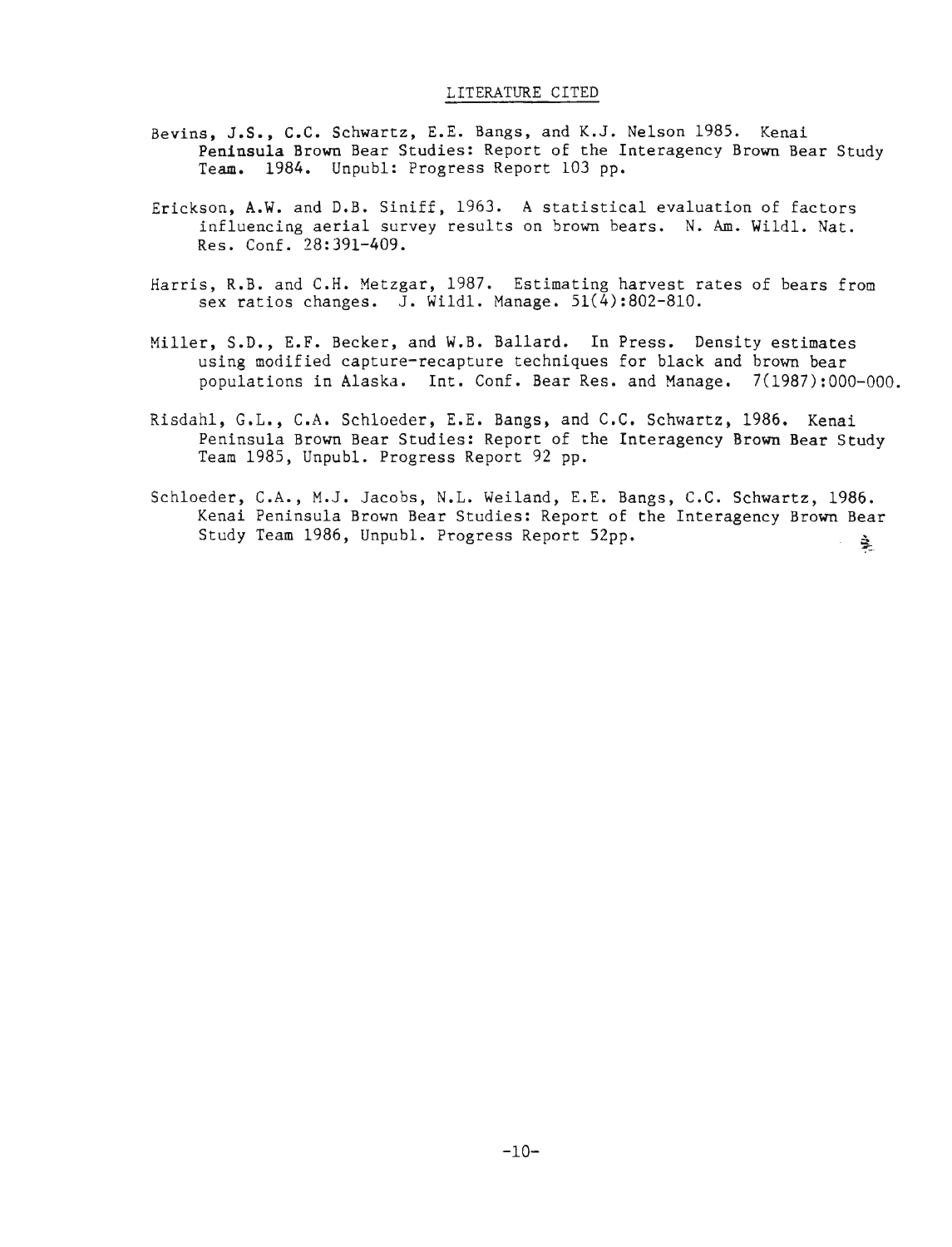## APPENDIX I

Goat Lake Ground Survey

Area: Goat Lake/Goat Creek Dates: July 28-30, 1987 Personnel: Staples/Goff

The route traveled begins at the north end of Goat Lake and follows the 2000 to 3500 foot elevation line on the high ground west of Goat Creek to a location due east of the summit of hill 4508. With nine power binoculars and 16 to 40 power spotting scope it was possible to observe habitat unobstructed by heavy vegetation in the Goat Creek Valley from Goat Lake to the southern end of Upper Russian Lake.

We flew into Goat Lake on July 28, in the USFWS piper cub with pilot Bill Larned. Bill sighted a sow and yearling brown bear chasing salmon in the Funny River when transporting me to Goat Lake. We also observed two black bear subadults laying on a small patch of snow at approximately 1500 feet of elevation on the high ground due west of the southern end of Upper Russian Lake.

Goat Lake is situated in the bottom of a crater like terrain feature bordered with tall alder shrub. The large trunks of these alders angle down slope and ascent "against the grain" in this vegetation is extremely difficult. Movement with my frame backpack was especially difficult while Cindy Goff was less impeded by her internal frame backpack.

The ridge leading upslope to the west of the landing beach suggested a more gradual ascent with less obstructive vegetation, however our movement west to the base of hill 4889 from the 1800 to the 2300 foot contour interval consumed over three hours. Although movement up this ridge is probably the best route to the alpine habitat west of Goat Lake it is punctuated by many heavily vegetated 10 to 20 foot nearly vertical land forms that stair-step their way upslope and travel was very difficult.

We sighted a black bear sow with one small cub at the alder/tall grass and wildflower line (2300 foot elevation) as we proceeded directly upslope at 5:00 P.M. on 28 July. The alpine slope gradient west of Goat Creek is close to 60 degrees and lush grass and wildflowers make it quite slippery in many locations. We also sighted a large mountain goat at approximately 3500 feet of elevation during our ascent. By 8:30 P.M. we determined that we would not be able to reach a flat camping spot by night fall and retreated downslope to the grassy bench west of the north end of Goat Lake. Numerous black bear scats containing vegetation were observed in this region of lush grass and wildflower vegetation present between 2000 and 2300 feet of elevation.

On the morning of the 29th I ascended the slope west of Goat Creek in a northwesterly direction toward the saddle and small lake, located one and one half miles northwest of Goat Lake. At 2:00 P.M. I observed one large black bear on the southern slopes of hill 4508 at approximately 3000 feet of elevation. This bear was very active despite rather high temperatures (70 degrees fahrenheit) and the bright sunshine. Many marmots and marmot dens were present between 2000 and 3500 feet on the eastern slopes of hills 4889 and 4508.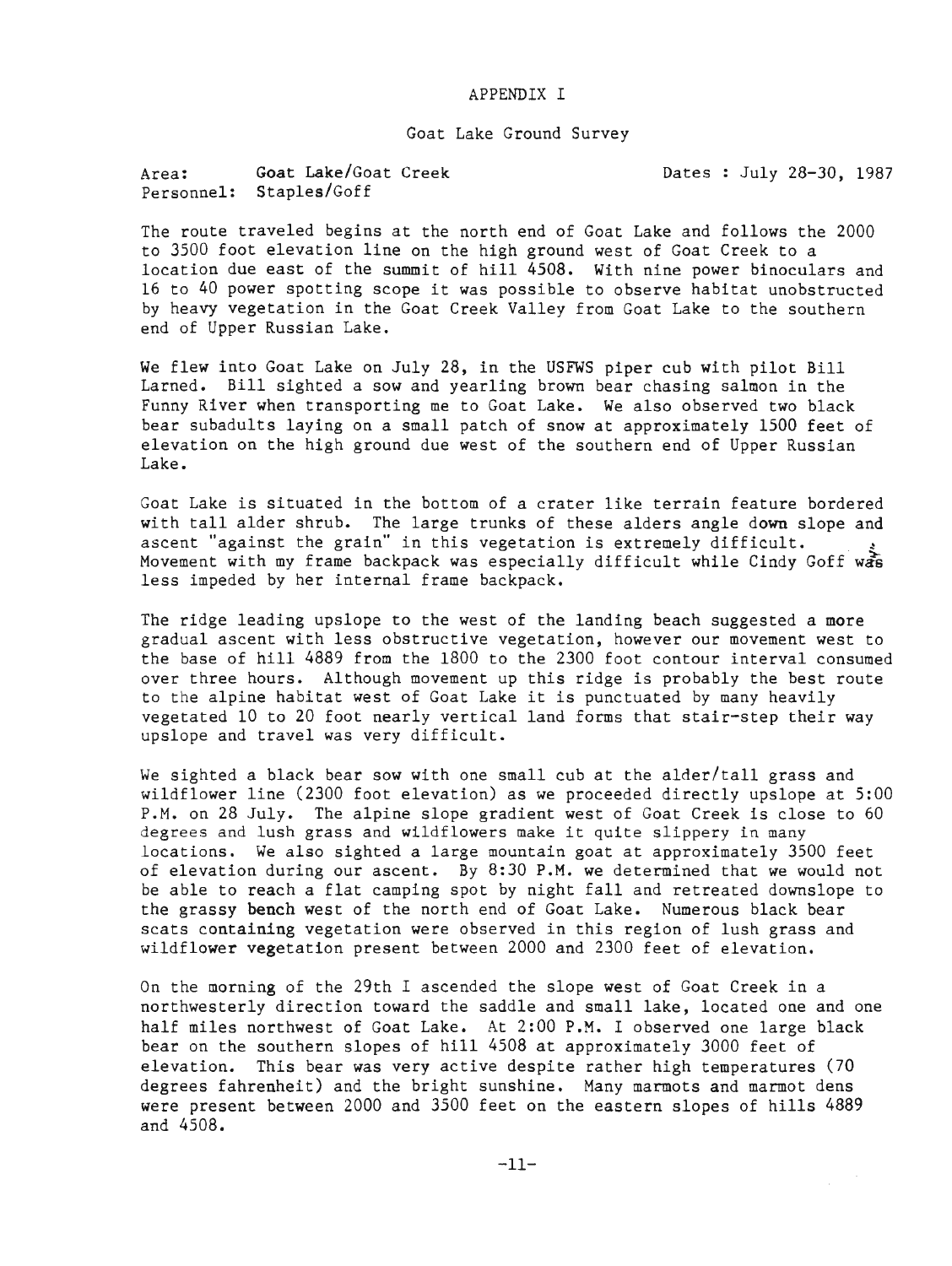I reached a point due east of the summit of hill 4508 (T 3 *N,* R 4 W, Sec. 35) at 3000 feet of elevation by 4:00 P.M. and set up the spotting scope to observe the Goat Creek/Upper Russian River junction during the early evening hours. Visibility was excellent in open areas and I could see individual salmon and sea gulls clearly in the lake over a mile and a half away. At 5:30 P.M. I observed a cow moose over a mile due east of my position in the open area south of the long un-named lake located one mile south of Upper Russian Lake. At 5:48 P.M. I observed a black bear sow with two young cubs directly below my location moving in a southerly direction along the 1500 foot contour line. Salmon were not observed in Goat Creek south of a point located approximately one mile south of the confluence of Goat Creek and Upper Russian Lake. Two immature bald eagles were observed killing and eating fish in a shallow section of Goat Creek during this period. I did not see any bear along the banks of Goat Creek or along the southern shore of Upper Russian Lake during four hours of nearly continuous observation. Observations along Goat Creek during snaring operations indicated that most salmon were consumed by bear, back from the lake shore and creek banks in tall grass and wooded areas.

I departed the observation site at 8:00 P.M. and encountered what I believe were the black bear and two cubs seen earlier, approximately one mile to the south, the bears grazed past me at a distance of approximately 80 meters and appeared to be eating green blue berries. By 10:00 P.M. I was still a mile north northwest of the tentsite and decided to descend from my 3000 foot  $\dot{\xi}$ . elevation in order to be off the steep slopes by dark. Vegetation was extremely slick and I slipped and then skidded downslope 10 to 15 feet on a number of occasions. Traveling down-hill through approximately 300 meters of alders in this location was not extremely difficult for individual alder trunks were angled down slope and were relatively far apart.

When I reached the bottom of the slope located at about 2000 feet elevation I found a narrow north-south running bench covered with tall grass and alders bisected by a faint trail. I followed this trail south for approximately an hour before arriving at our tentsite at 11:30 P.M. I observed numerous black bear scats along this trail. Further exploration to the north of where I intersected this trail may reveal an easier route from Goat Lake to Upper Russian Lake than side-hilling along the slopes west of Goat Creek. Cindy apparently sighted the same black bear sow and cub observed the first day of this trip on 29 July in the vicinity of the tentsite.

On 30 July I decided to take a more direct southerly route back to the landing site and we consequently encountered two shear cliffs that had to be negotiated during our descent. Travel downslope through the alders although treacherous due to the extremely steep slopes south of our ascent route was relatively easy due to the downward angle of individual alder trunks. We arrived 200 meters west of the landing site two hours after beginning our descent.

Travel in this area requires a backpack that is "clean" and will not snag alders. Side-hilling necessary during north-south movement along the 60 degree slopes in this area requires strong mountain climbing type boots with vibram soles. The north-south trail north of Goat Lake may extend far to the north and provide an easier route between Goat Lake and Upper Russian Lake. An alternate route to an observation location above Goat Creek at 1500 feet of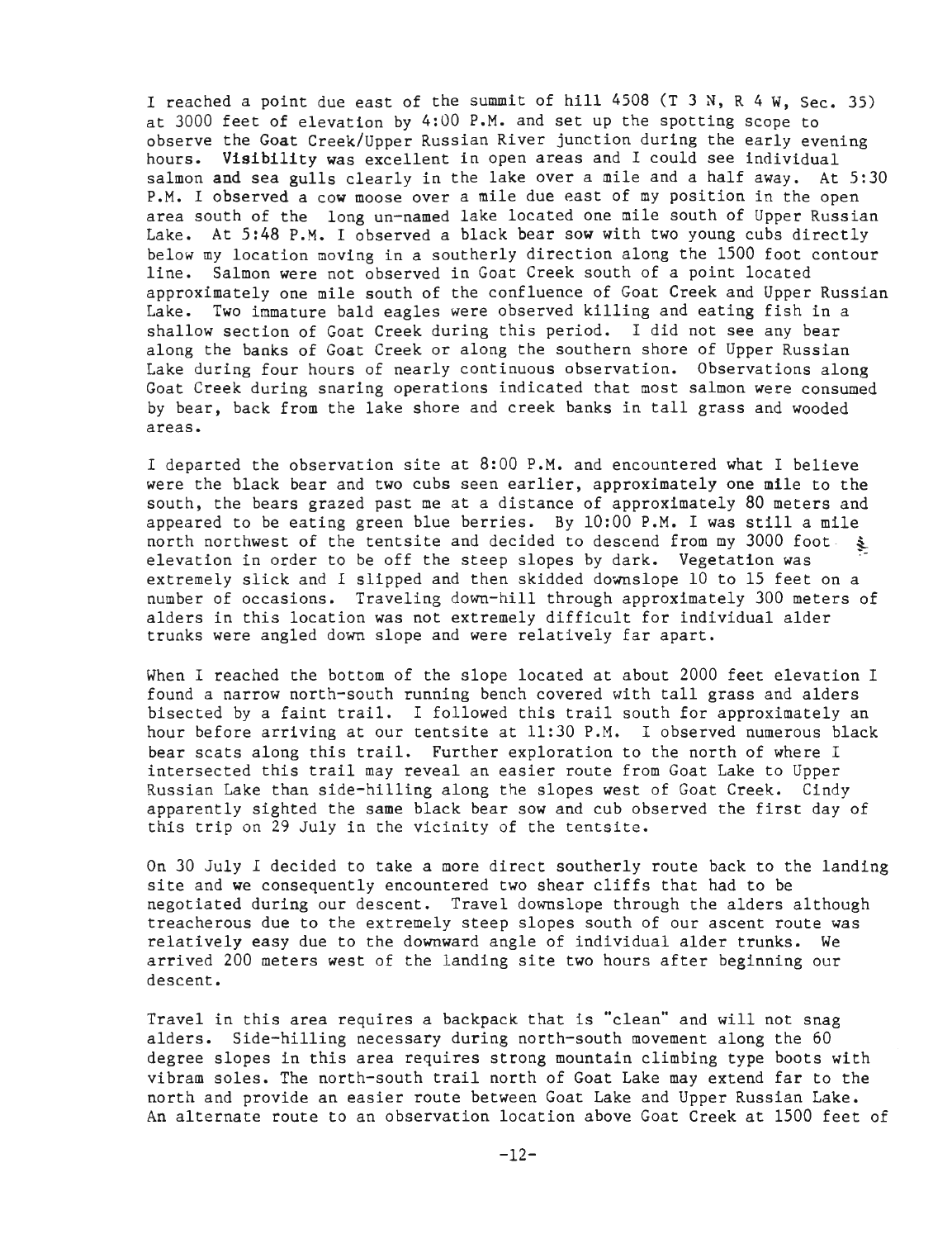elevation could be reached by landing on Upper Russian Lake and moving west from the banks of Goat Creek. An apparent gap in the thick belt of alders along the northeastern slopes of hill 4508 exists due west of a point along Goat Creek located one half mile upstream from the confluence of Goat Creek and Upper Russian Lake and should make ascent to this observation location less difficult. No brown bear sign was observed on the high ground west of Goat Creek during the period 28 to 30 July 1987.

 $\mathbb{R}^2$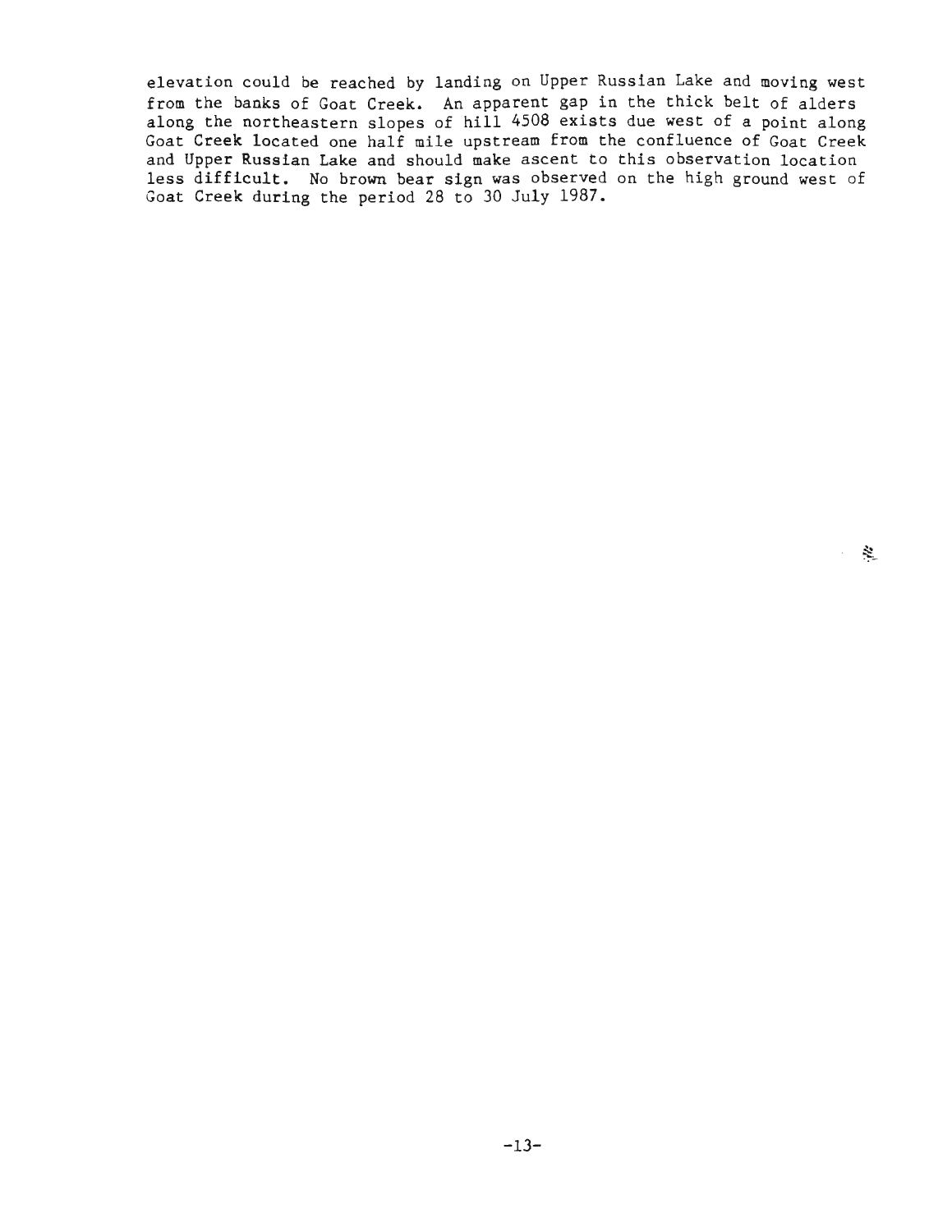#### APPENDIX II

# BROWN BEAR SNARING EFFORTS FOR 1987

Snaring **was** conducted this year along the Funny River and Goat Creek. Overall capture **rate** for this year was .84 captures per 100 trap nights. This is much lower than our 1986 capture rate which was 3.25 captures per 100 trap nights.

Data tables accompany each trip report. Results list what was caught in the tripped snares. Empty snares had sometimes momentarily held a black bear or young brown bear and thus are listed in the results. Also indicated is the time the snare was tripped (i.e., afternoon or night).

毫

 $\frac{1}{2}$  and  $\frac{1}{2}$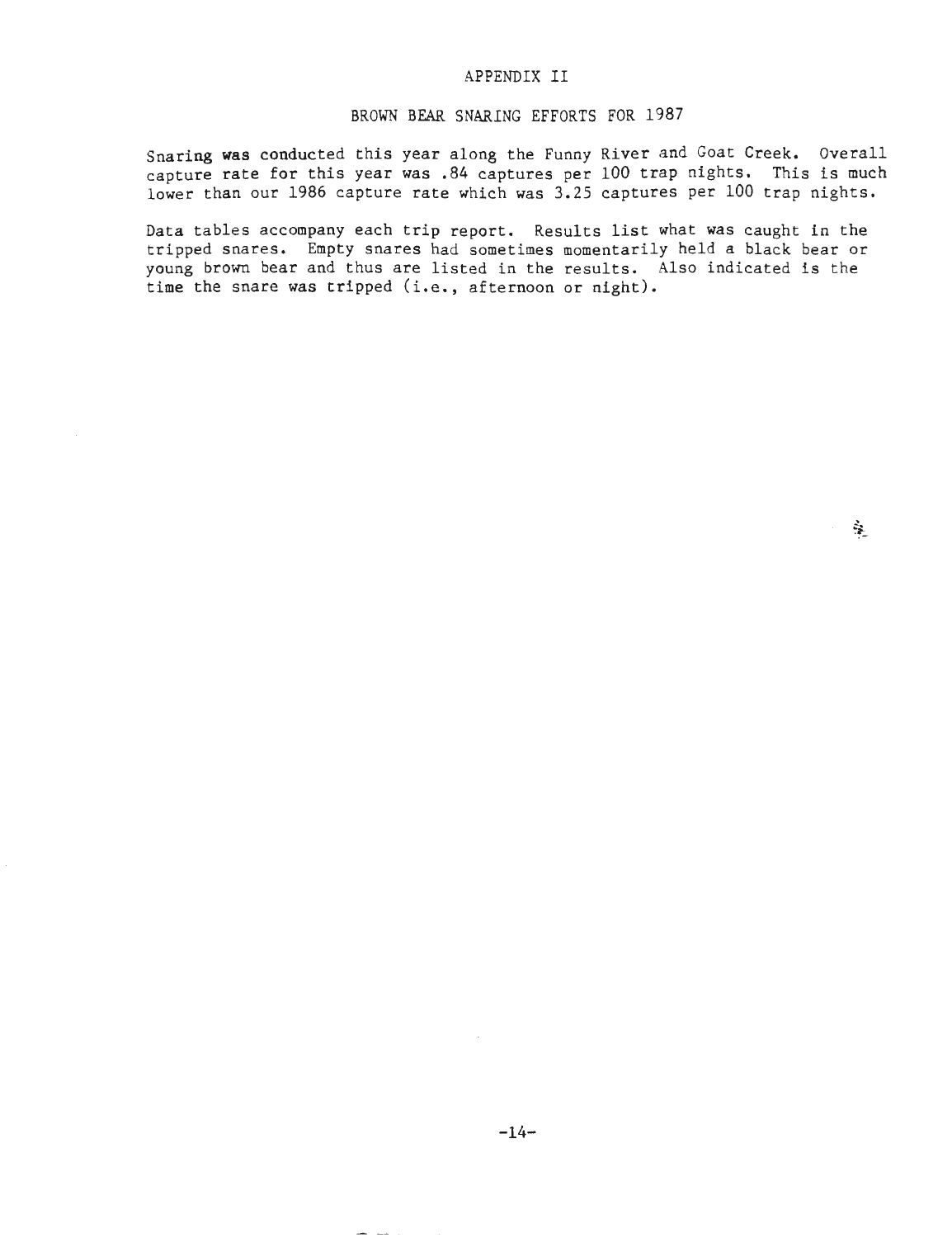AREA: Funny River 2008 2009 2009 2012 2020 2031 2041 2052 2053 2060 2071 2080 2081 2092 2093 2094 2095 2096 20 PERSONNEL: Jacobs/Staples/Bangs

The first morning flight into Funny River was aborted because of fog at the landing site.

We were later flown by helicopter from Kenai to the snaring site along the Funny River (T 3 N, R 8 W, Sec. 35). Base camp was set up at an unnamed lake approximately one mile from the River. During the flight into the area a single brown bear was observed walking along the River near the planned snaring site. The afternoon of 7/13 was spent setting up camp and then setting 7 snares on the river. Twelve king salmon were observed in the river and about 5 bear-killed fish along the banks. Bear tracks present were from 2 individual brown bear.

The following day we walked upstream from the set snares and found very little bear activity. No snares were tripped the first night and only one was tripped on the second night. After two days, we did not see any new brown bear activity. Bear tracks along the River were the same tracks seen on the first day. On 7/15, five more snares were tripped over the next two nights. Two of these had definitely been set off by black bears.

It appeared that the brown bears did not travel in the area where the snares were set after our arrival. We flew out by helicopter on  $7/17$  to refuge headquarters. Refuge pilot Bob Richey later indicated the lake where the base camp was located would be accessible by a Supercub float plane. Snaring data are tabulated below:

| <b>DATE</b>                              | # OF SNARES<br>SET | # OF SNARES TRIPPED<br>Afternoon/Night | <b>RESULTS</b>                                                          |
|------------------------------------------|--------------------|----------------------------------------|-------------------------------------------------------------------------|
| 7/13/87<br>7/14/87<br>7/15/87<br>7/16/87 | 12<br>12           |                                        | none<br>empty<br>both empty (1 black bear)<br>both empty (1 black bear) |
| $4$ nights                               | 38                 |                                        | no bears captured                                                       |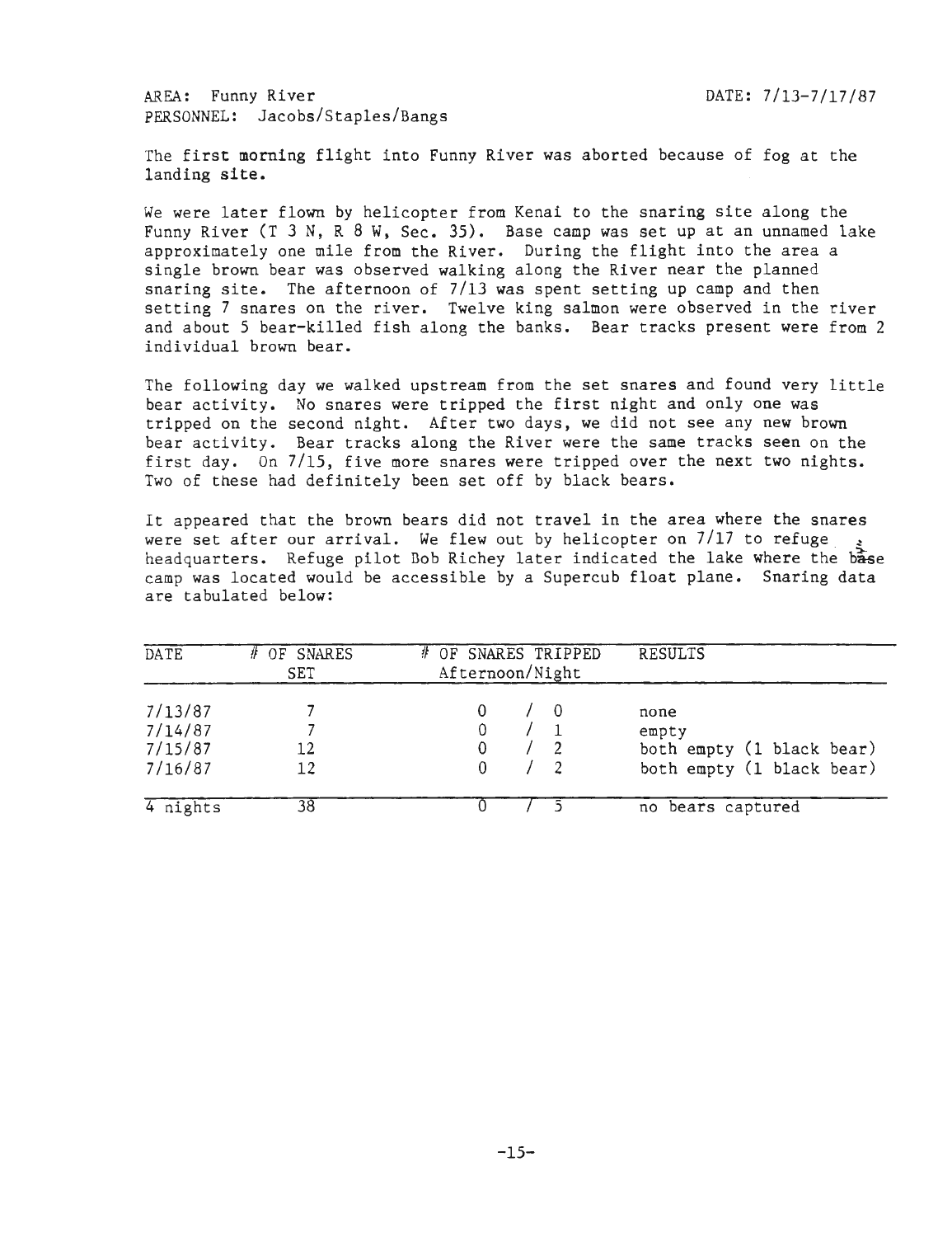AREA: Goat Creek DATE: 7/21-7/14/87 PERSONNEL: Jacobs/Staples/Bangs

The first snaring effort at Goat Creek this year was decided upon because of the large amounts of fish in the creek and along the lake shore. One radiocollared bear was located near the creek 3 days prior to our arrival to the area. We stayed at the ADF&G cabin on Upper Russian Lake again this year. Bangs flew by float plane from refuge headquarters to the cabin and Staples and Jacobs were picked up at Cooper Lake and flown in with the same plane.

Access to Goat Creek from the cabin was by motorized boat and 10 snares were set on the afternoon we arrived. Red salmon were in Goat Creek and Upper Russian Lake in fairly high numbers and there was sign of bear activity. There was no definite brown bear activity. However, Goat Creek has very few places along the Creek to see good tracks. On the return trip to the cabin, two black bears and one small brown bear were observed fishing along the lake shore.

The following day two more snares were set. Four more black bears were observed walking or feeding along the lake shore. Black bears seemed to be everywhere. Black bear tracks were observed in a couple of places along Goat Creek and two more black bears were observed on the third day fishing on the creek. The black bears seemed to show up most often along the lake and creek in the late afternoon. This appeared to be when they began feeding. ş.

On the fourth day of snaring, a young male brown bear (approx. 3.5 yrs.) was caught. We believe this bear was the small brown bear seen the first afternoon. Pilot Bill Larned assisted in working the bear. The bear was not collared because of his age, but was ear-tagged and tattooed. The bear had a healed broken upper jaw from some previous injury which resulted in the jaw being out of alignment.

On 7/24, all the snares were tripped by the crew and were left in the field bolted to the trees. It was decided to leave them in the field for a week and return to retrap the area. Snare data are listed below:

| DATE               | # OF SNARES<br>SET | # OF SNARES TRIPPED<br>Afternoon/Night | <b>RESULTS</b>                                                  |
|--------------------|--------------------|----------------------------------------|-----------------------------------------------------------------|
| 7/21/87<br>7/22/87 | 10<br>12           | $\sqrt{0}$<br>5 / 2                    | none<br>all empty (4 black bears 3<br>in afternoon, 1 at night) |
| 7/23/87            | 12                 |                                        | brown bear (night)<br>2 empty (1 black bear,<br>night)          |
| 3 nights           | 34                 |                                        | 1 brown bear captured                                           |